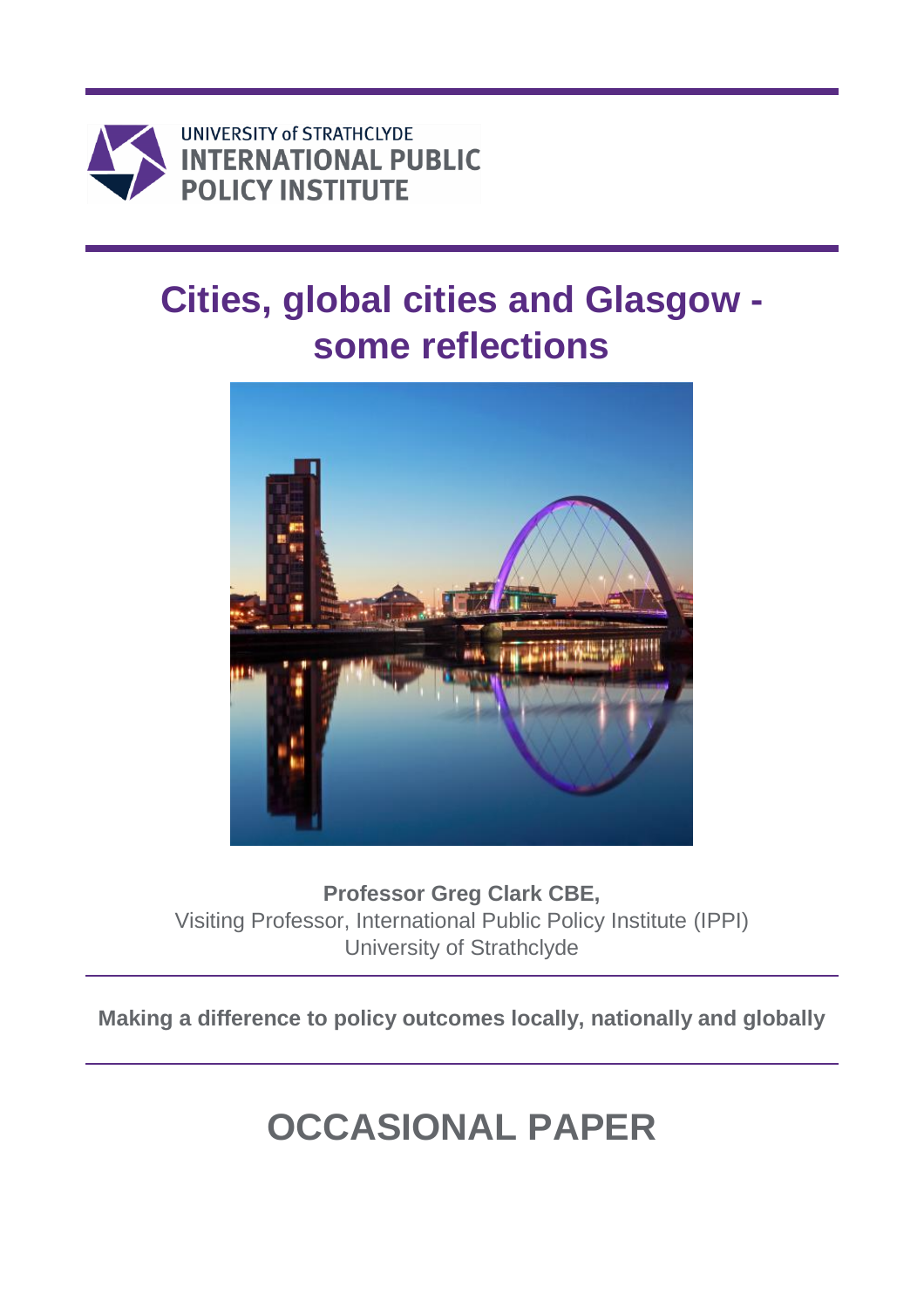The views expressed herein are those of the authors

and not necessarily those of the

# **International Public Policy Institute (IPPI)**,

University of Strathclyde.

© University of Strathclyde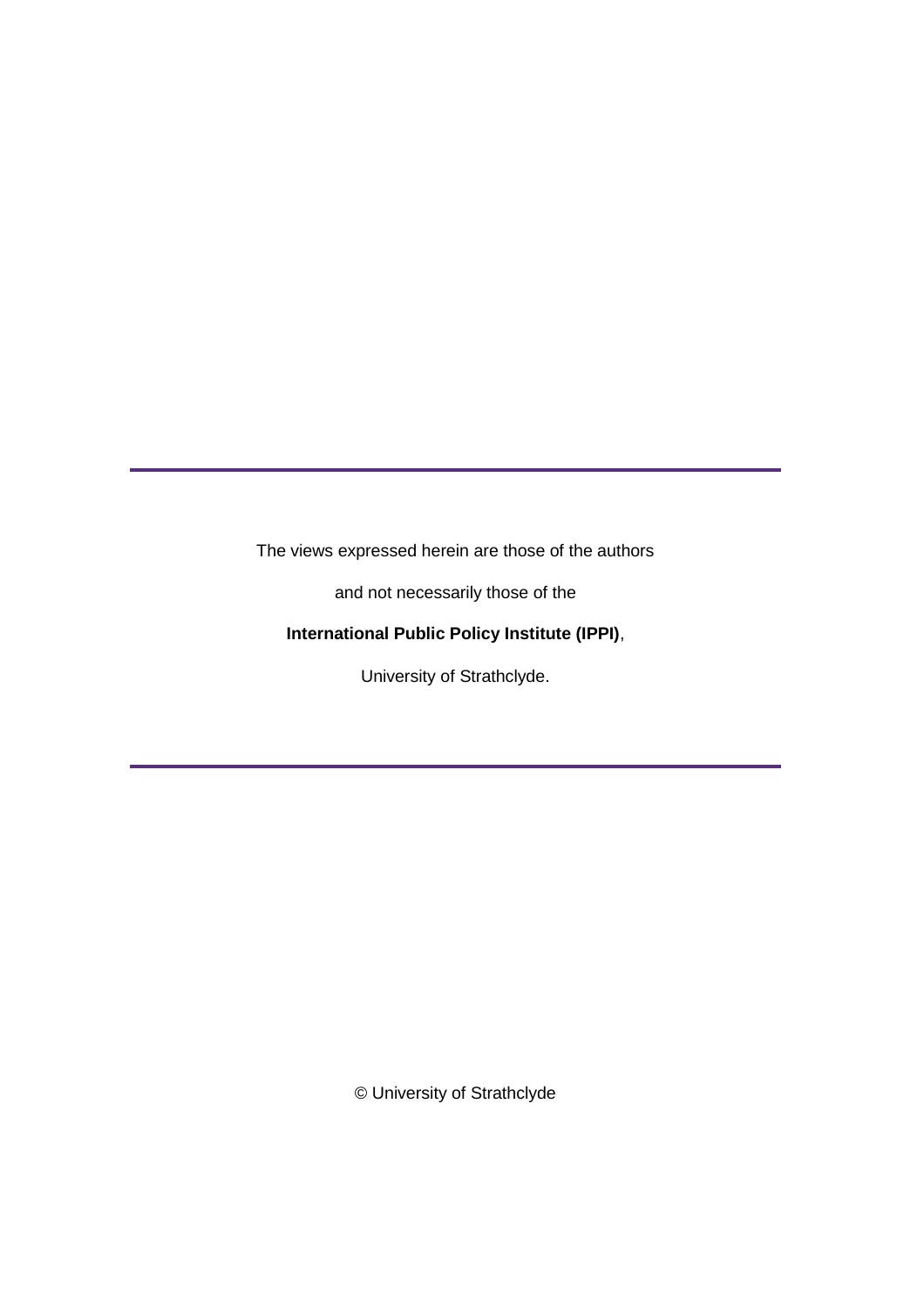# **Cities, global cities and Glasgow – some reflections<sup>1</sup>**

Professor Greg Clark CBE, Visiting Professor, International Public Policy Institute (IPPI), University of **Strathclyde** 

#### *Abstract*

**Globally, cities are now the dominant locations for production, consumption and human settlement - and their number, scale and influence is set to increase in the century ahead. Cities increasingly compete in a globalised economy and this has profound impacts on how cities organise themselves to be economically and socially successful. Globalisation and the changing nature of business and social innovation are discussed, as are the 'cycles' of city development that cities need to pursue to be successful. The issues facing cities worldwide are viewed through the case of Glasgow, Scotland's global city. In surmising the city's performance in a wider global context, it concludes that Glasgow needs 'cycle 3' tools, taxes and tactics to be successful in the future and that new city governance reform is a key aspect of any future success.**

#### *1. Introduction – Glasgow, Scotland's global city*

Good evening. Thank you to the Lord Chancellor, Lord Robert Smith, and Professor Sir Jim McDonald for the invitation to be with you this evening to make these remarks. May I also greet the Leader of Glasgow City Council, Cllr Frank McAveety, the Lord Provost Sadie Docherty and the Convenor of Court Richard Hunter.

I must point out immediately, just in case of any doubt, that I am not the Rt. Hon. Greg Clark MP, Secretary of State for Communities and Local Government in David Cameron's Cabinet. I apologise to anyone who was hoping to meet him tonight. We have the same name but are not the same man. But I do regard him as the Secretary of State who has overseen the greatest progress in city policy and progressive devolution in England - in the last 100 years. More of that shortly.

 $\overline{\phantom{a}}$ 

 $1$  This paper is taken from the keynote address given at the 2016 University of Strathclyde Annual Dinner, held in the Barony Hall at the University of Strathclyde on Wednesday 27 April 2016.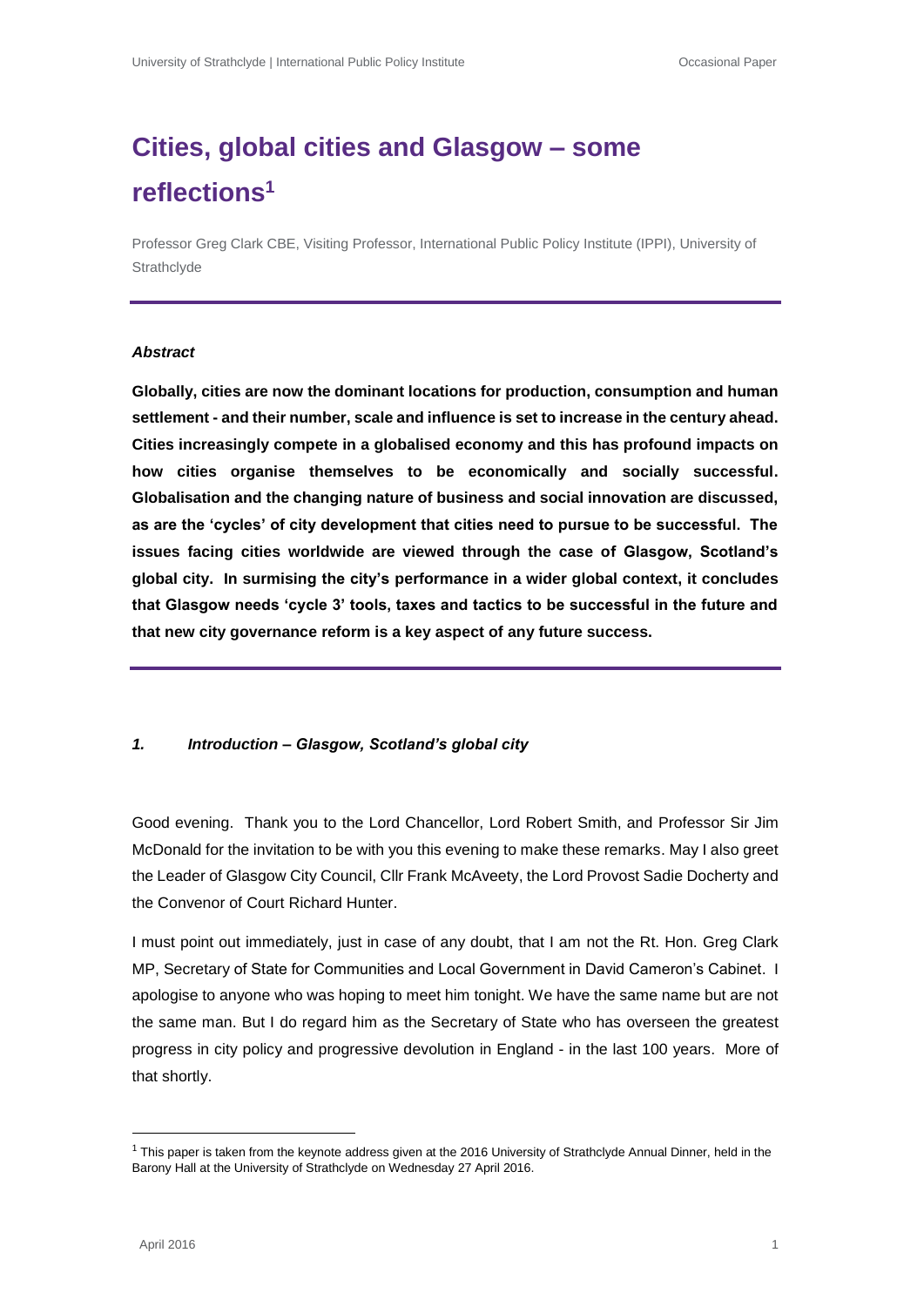The best way to describe me is 'an urbanist'. Although I have studied geography, economics, politics, philosophy, planning, and business at various points in the past, it is the hugely complex and absorbing fabric and position of cities in our contemporary world that engages me most. The emerging science of cities is the most fascinating new realm of epistemology that we have, in my view.

I am here tonight as someone who regards himself as friend of Glasgow. I am not someone who has undertaken a detailed study of Glasgow. This is very much an 'outside in' and not an 'inside out' set of observations. But nonetheless, I want to bring to a discussion of Glasgow's future some observations from key urban trends and developments in other cities.

Let me say then, as a starting point, that I regard Glasgow as:

**Scotland's global city:** Glasgow is Scotland's largest metropolitan area, its most socially diverse city, with the broadest and deepest global roots. It provides important social and cultural connections for Scotland with the rest of the world, and it anchors several of Scotland's advanced globalising industries.

**A hugely improved city:** It has weathered the crisis of de-industrialisation that has beset so many of the industrial cities of the last century. It has become more economically and socially diverse and resilient, more attractive and liveable, more confident and forward looking. It has had some very good leadership.

**A city of knowledge, science, and innovation:** Higher Education has been an important ingredient in Glasgow's mix for many decades, but in the recent period this dimension has been accelerating its influence on the economy and its presence is now having an important influence on the physical fabric of the city.

This platform and other recent changes herald, in my view, the start of a new cycle in Glasgow's growth and development. It is a cycle in which enterprise and innovation will become major drivers. One where the metropolitan area, or city region, will need to organise and synchronise around a common agenda, and one where the resilience of the economy and the ongoing physical improvements in the city will lead to increased city population and urban densification.

To fulfil the potential of this cycle I believe that Glasgow will need additional and different tactics and approaches from previous cycles of progress, and so my proposition will be in the end towards the acceleration of reforms to provide Glasgow with the new tools that it needs rather than to seek to repeat the strategies of previous cycles.

#### **Glasgow's global performance, relative to its peers**

I decided to review Glasgow's progress relative to some other post-industrial and/or medium sized European cities, which include Edinburgh, Manchester, Birmingham, Lille, Lyon, Stuttgart, Gothenburg, Rotterdam and Antwerp among others. I chose relevant comparators where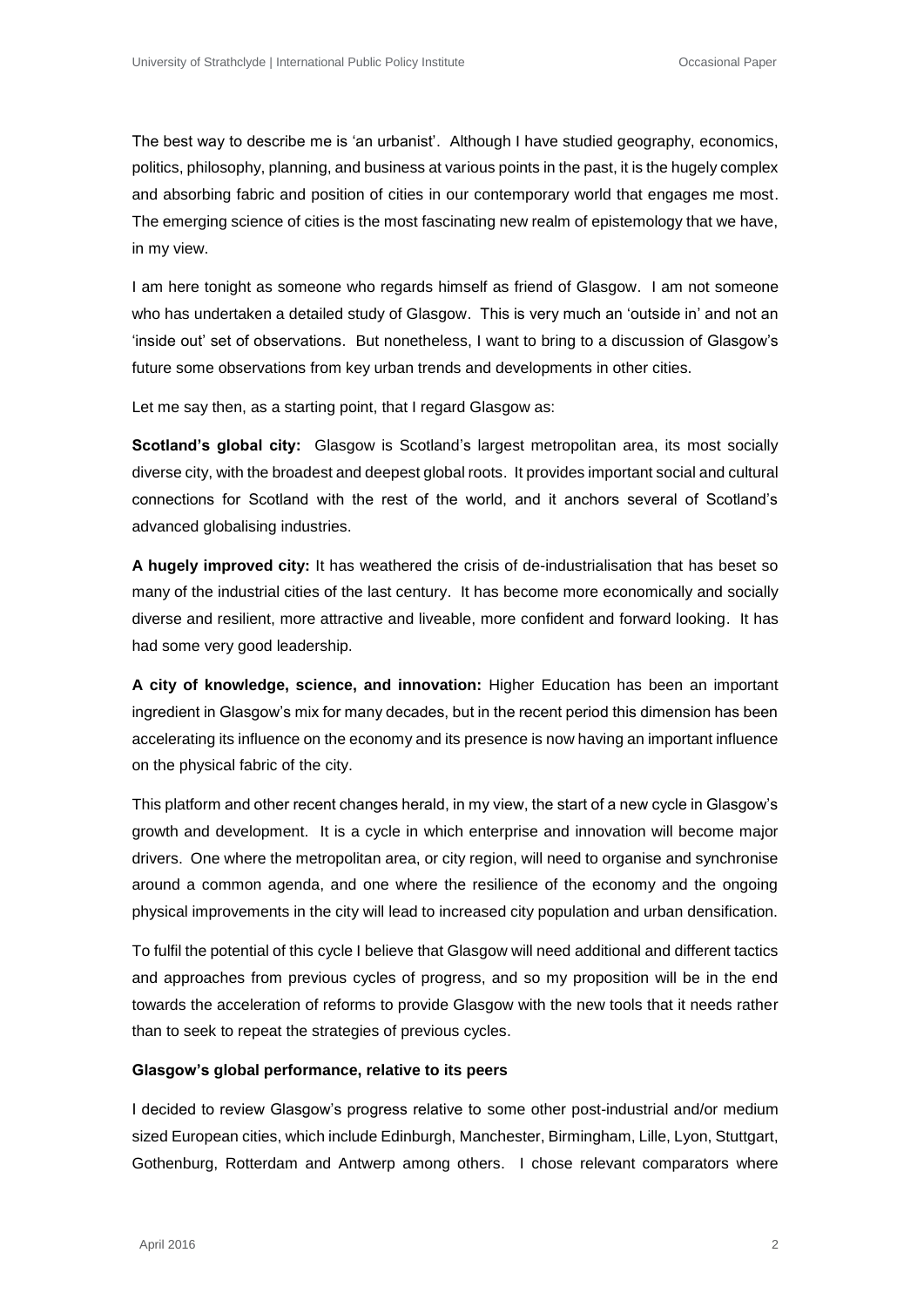reliable data was available. I picked a mix of cities that are pursuing competitiveness agendas, and several with advanced or increasing competitive tools and powers to do so.

#### *Economic Performance*

Glasgow's economic performance since the crisis has been stable with limited growth, but diverse employment, as has that of many of its post-industrial small and medium sized peers in Europe. At (-) 0.9% annualised employment growth, and 0% annualised GDP growth from 2009-14, it is nonetheless lower than the leaders in its peer group (e.g. Manchester 0.6% and 0.2% employment and GDP respectively, Gothenburg 1.2% and 2.2%).

This is further noted in Glasgow's performance on La Salle's European Regional Economic Growth Index, which ranks Glasgow 71st of 100 for its growth credentials (a mix of performance, long-term prospects, and R&D potential and risk environment) in 2015, compared to an average of 20-50 for its peers.

Glasgow is nonetheless noted as an entrepreneurial city where it is easy to do business, featuring in the top 35% of the Cities in Motion 'economy' sub-index, and in the top 3 of its sizegroup in fDi's Cities of the Future 'business friendliness' sub-index. In both cases, it is comparable to the high-performers of its peer group, including Stuttgart, Manchester, and Lyon.

#### *Business, Investment and Finance*

In 2013, Glasgow was just in the top 50% of most globalised cities globally (in terms of economic connections), while most of its peers entered the top 30% to 40%.

fDi European Cities of the Future ranks it in the top 10 Large European cities for investment potential, sharing the top decile with Edinburgh, Manchester, Gothenburg, Rotterdam and Stuttgart among its peers. It also stood out for having the second best FDI strategy in Europe in its size-class, second only to Manchester. Tholons notes it as a top 60 outsourcing destination globally.

Glasgow is just outside the top 50% of cities globally for its overall commercial attraction in terms of real estate investment. This is behind Lyon, Edinburgh, Manchester, Stuttgart, Birmingham or Rotterdam, but ahead of Antwerp and Gothenburg.

Nonetheless, it performs strongly for its size in terms of cross-border real-estate investment flows, entering the global top 25% and sitting towards the top of its peer group. It is also in the top 15 of European retail capitals in terms of overall expenditure, well ahead of its peers.

The Global Financial Centres Index ranks Glasgow in the bottom third of global financial centres (59 of 86) – however it is the only city of its peer group (bar Edinburgh in a similar position) to appear, denoting the presence of a stronger financial cluster than in other secondary European cities that do not specialise in finance.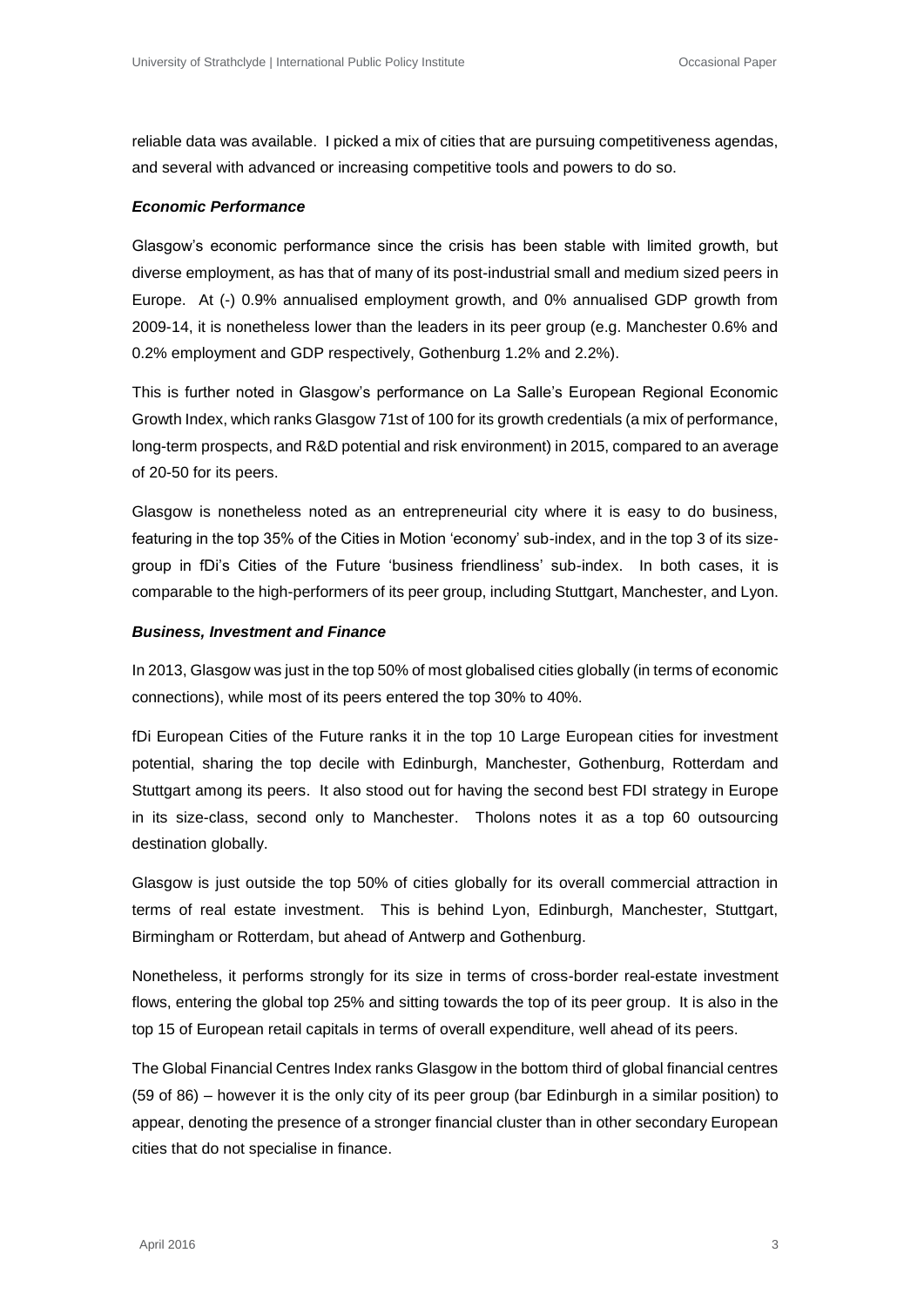#### *Quality of Life*

Mercer ranks Glasgow among the 25% top liveable cities globally. This is towards the bottom of its peer group, generally clustered around the 10 to 20% mark.

Resident satisfaction according to the European Commission's latest quality of life survey is among the highest of any city in Europe, standing at 96% - ahead of most of its peer group.

Satisfaction with health and education reached the 70-80% mark, again broadly in line with most of its peers, although higher performers such as Antwerp or Rotterdam can reach the 80-90% level.

#### *Infrastructure*

The European Commission notes relatively high satisfaction with public transport (80%), which is largely similar to the rest of its peer group (which all register high to very high satisfaction).

IESE Cities in Motion 'mobility and transportation' sub-index ranks Glasgow in the top 30% of cities globally, though most of its peer group reach the top 15-25%. However, the index is skewed towards traffic performance, and airport and metro system coverage, which does not necessarily reflect service quality and other modes of transportation.

Glasgow does stand out as highly congested compared to most of its peer group (except Lille and Birmingham), ranking 91st of 174 globally for congestion (where 1st is least congested).

#### *Human Capital*

Glasgow is in the top 25% globally of innovation-ready cities according to 2thinknow's index, ahead of Gothenburg and Lille, Antwerp and Birmingham, but behind Edinburgh (top 15%), Rotterdam (17%), Lyon, Stuttgart or Manchester (top 10%).

It is the 63rd (of 75) best student city according to QS, ahead of Birmingham but behind its peers.

Eurostat's data suggests it has a highly educated population, with 50% of its active population involved in Science and Technology sectors (whether in education, training or at work). This is broadly comparable to its leading peers (Edinburgh at 54% and Antwerp and Lyon at 52%), and ahead of Manchester, Birmingham, Stuttgart and Lille.

R&D per capita spending is relatively low however, at below €300 per head – similar to Lille and Manchester, and well behind Stuttgart (€2,600), Gothenburg (nearly €1,600) and Antwerp (€1,100). In this sense it is broadly comparable to British, Southern and Eastern European secondary cities, but well behind Nordic and German peers.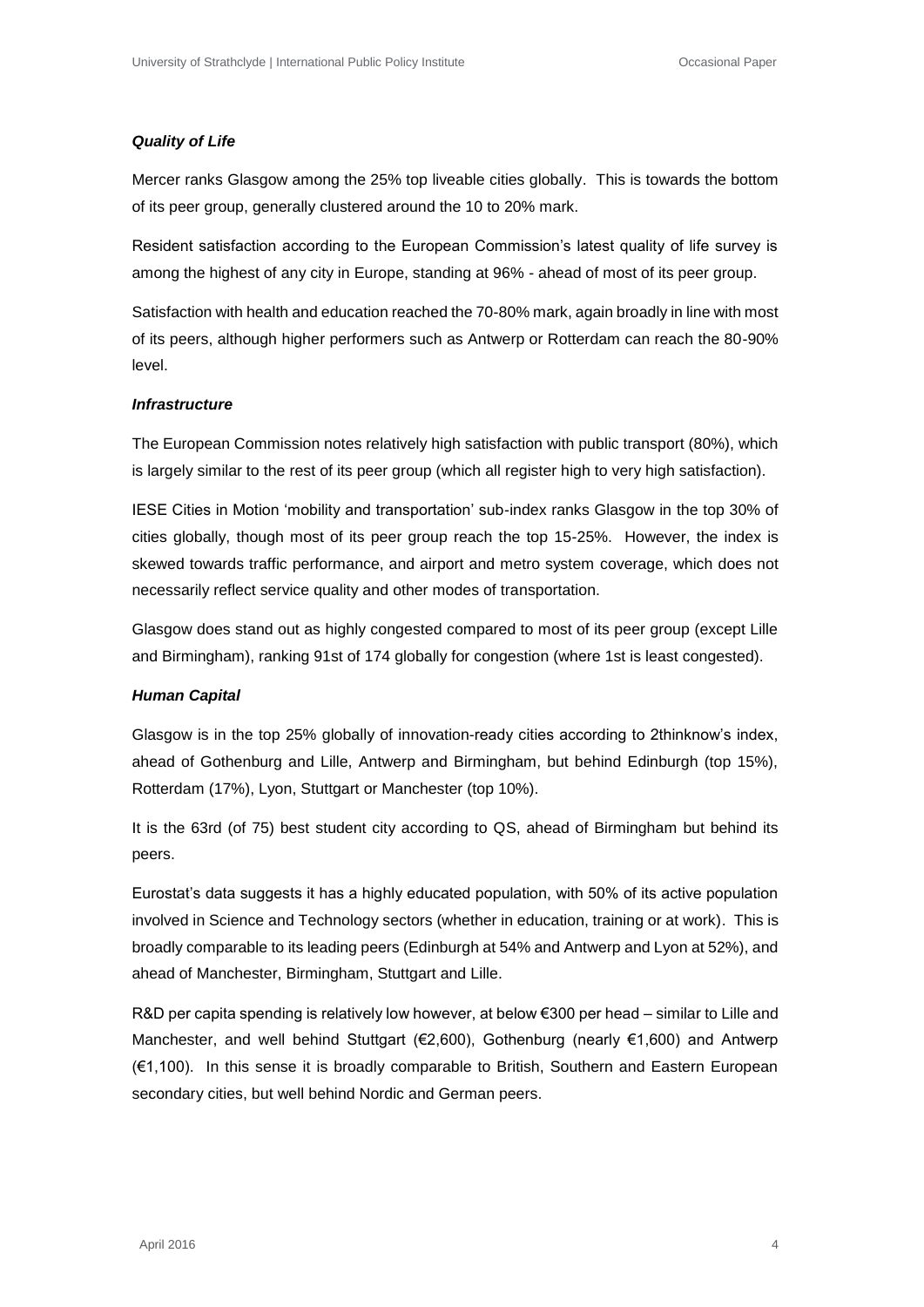#### *Brand and Destination Power*

Glasgow does not feature frequently in global indexes measuring brand or destination power. Small to medium-sized cities rarely feature in such measures. Nonetheless it is ranked 68th globally of over 350 cities for the number of ICCA registered conferences (in 2014), which is higher than most secondary European cities, and in the (low-end) of the leading group (Edinburgh and Gothenburg in the top 30-60). It is ahead of Lyon and Manchester, Stuttgart and Rotterdam.

So, Glasgow's overall performance is good for its size and recent history, but there is a need to shift forwards on multiple agendas if it is to become a leader in its peer group.

But before we come to Glasgow's future, let's review where cities find themselves in this second decade of the 21st century. A few remarks on each on:

- History of Cities
- Future of Cities and Technology and cities
- Cities and Business
- Glasgow's global dynamics
- The imperative for reform and innovation: Auckland, Turin, Amsterdam, and Santiago
- Glasgow's next cycle

### *2. The History of Cities*

From the founding of the great cities in antiquity, well before the modern nation states emerged, to the rise of the digitally driven new future cities of today, the history of cities lies deep in our human civilisation. In many ways, the current cycle since 2008 invites us to observe this history more closely and to note the return to the primacy of cities.

We are one third of the way through a 100-year cycle that started in the 1980s, during which the human race is shifting towards fundamentally urban and metropolitan patterns of settlement and exchange. At the end of this cycle, the world will be 80% urbanised, human population growth will have evened out, and barring other disruptors, the pattern of cities globally, and the infrastructure platforms that support them, will be largely set for the next 100 years that follow. So the cities that rise to prominence in this cycle, and find their path to influence and relevance, have an opportunity to sustain advantages for a long time to come.

What is so important in the current cycle is the interaction of cities with contemporary trends such as Globalisation; New Demographics; Technology development; and Climate change. Each of these is shaping the way that cities evolve today and the tools and tactics that they need to succeed.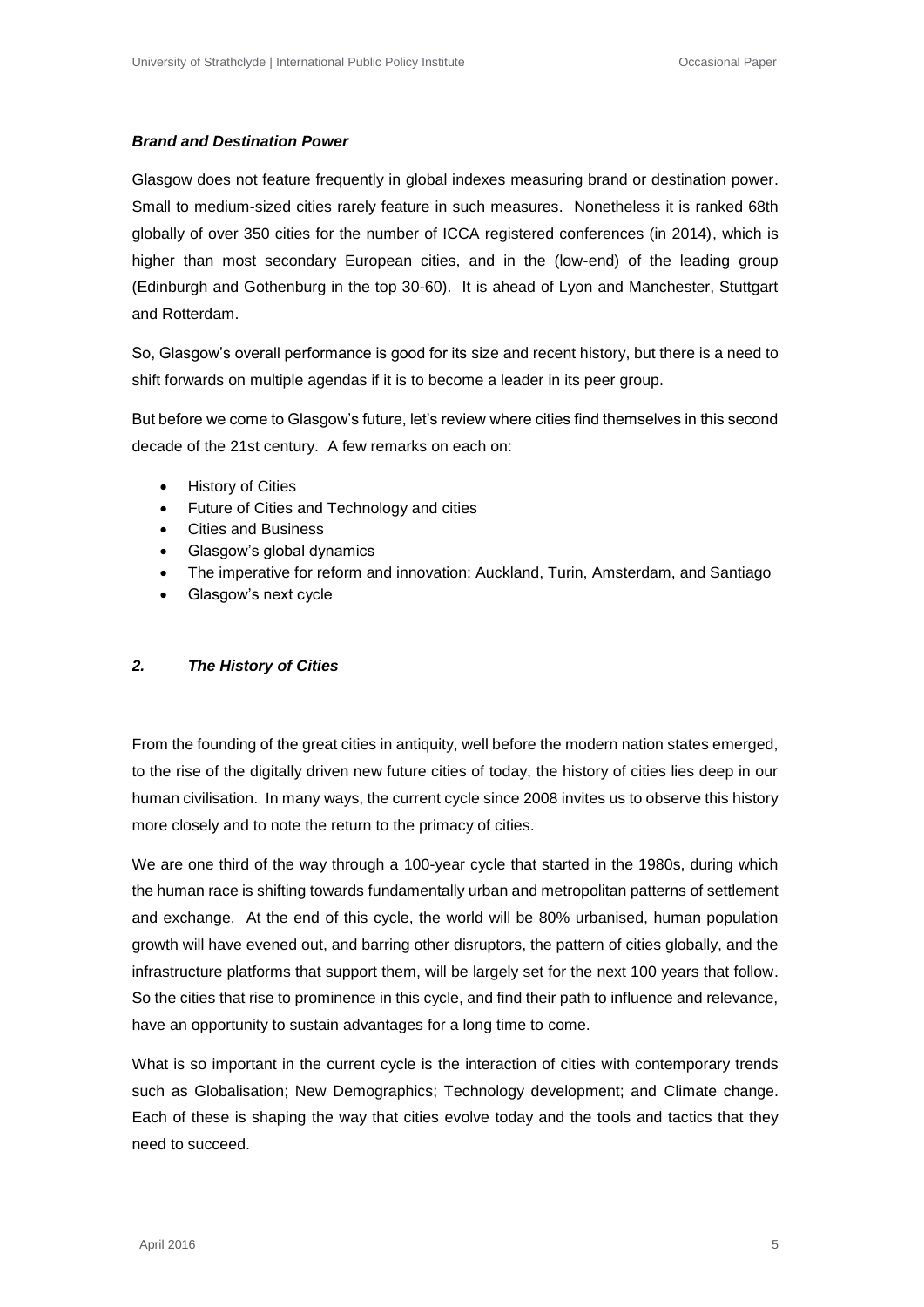The history of globalising cities is one of diverse groups of cities globalising in distinctive ways. Some of them, like the established world cities of past quarter century (New York, Tokyo, Paris, London) were centres for corporate headquarters and decision making, providing advanced finance and expert services to multiple sectors, firms and nations. But many global cities before them were not that kind of global city. Today, and in the future, it looks clear that there will be even more ways to 'go global' for cities of different types.

There have been many phases in the history of global cities, that are variously associated with discovery, navigation, and conquest, geo-political changes, technological developments, the opening of new trade routes, new products, the development of kingdoms, dynasties, empires, colonies, and indeed slavery. Subsequent waves have been associated with ports, canals, aviation, automation, advanced manufacturing, creative and cultural developments, and the rise of transnational corporations.

These different evolutions have created diverse paths to becoming global cities. Some models have been dominant at certain times, but the cities that succeed over several cycles are adaptable places able to fulfil several roles at once. This evolution accelerated after 1980 with the globalization of capital markets and financial services, as well as de-regulation and global expansion in business media and information services. But it makes little sense to think of global cities as only financial centres, or indeed to think of such cities historically solely as imperial capitals.

Work to define and measure global cities is rapidly developing today in tandem with a new wave of global city development since 2008. This 'emerging science' of global cities is being developed in different places through an increasingly connected global community of scholars and analysts that includes: International Organisations such as OECD, World Bank, UN and others; Global firms such as McKinsey, JLL, PwC (and many more); Think tanks and research institutes such as Brookings, Mori, and the Chinese Academy of Sciences.

In the current cycle post 2008, there are many distinctive new paths to become a global city. These are linked to increased mobility of people and capital, and anchored with different globalizing functions, business sectors, and the emergence of new technologies and demographics. The growth of new specialisations provides opportunities for new world cities to host leading functions in globally integrated value chains. In particular, we can observe how the newly globalizing sectors of life sciences and medicine, digital and screen industries, clean tech and renewables, engineering and traded urban services, and other advanced industries, are fuelling a new generation of global cities from Tel Aviv to Brisbane, to Santiago de Chile, San Diego, and Stockholm. And perhaps also Glasgow?

At the same time, rapid development of advanced economies and large nations such as China, India, Brazil, Indonesia, UAE, and South Korea has given rise to a new set of emerging world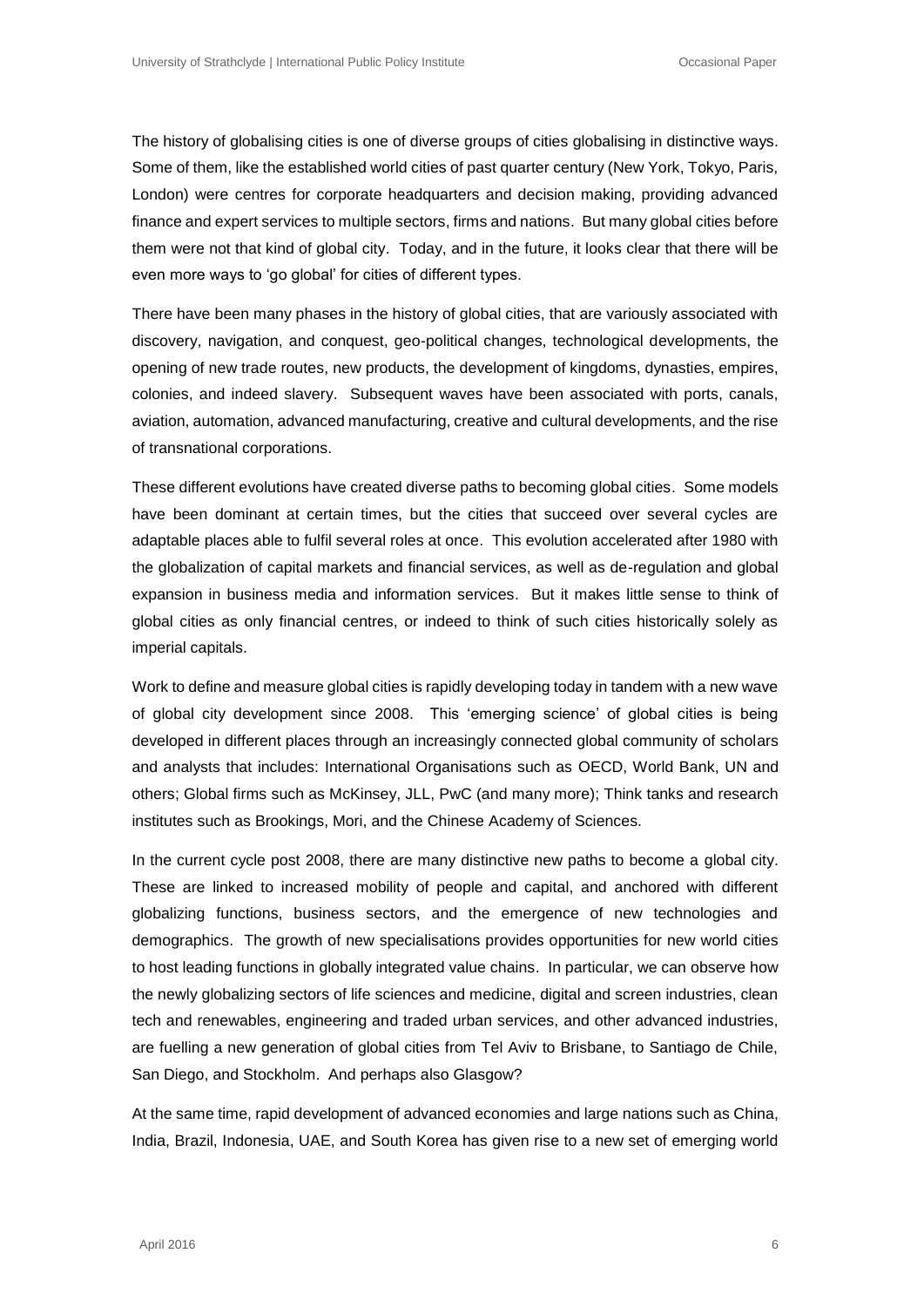cities, major cities with increasing global influence. So in the current moment we see the rapid rise of the technologically oriented new global cities and the increasingly influential emerging global cities.

The global city model produces its own tensions and frictions such as: Growth management and adaptability; externalities within cities; and externalities between cities and national states. But the rise of this class of new world cities should be an inspiration for Glasgow. It is this group of cities that are inventing so many of the new dimensions to urban life in the 21st century.

#### *3. The Future of Cities*

No wonder then that over the last decade there has been a major surge in attention to how cities can be prepared and primed for the future. The world is witnessing a mind-set shift in how to think both about the future of individual cities, and also about the long-term perspective for systems of cities across countries and continents.

There are at least three obvious reasons for this upswell of interest in the future of cities.

First, cities will, like it or not, host the vast majority of population and economic growth in the rest of this century. In 2016 there are now over 500 cities larger than one million people, and by 2050 that figure will be closer to 800. The profusion of cities mean they must be viewed as places whose promise has to be unlocked and optimised.

A second reason has to do with relevance to global agendas. The many impacts of migration, climate change, natural disasters, terrorism, health epidemics and resource shortages are now felt so strongly and so visibly in cities. This heaps great pressure on cities to plan ahead in order to adapt and bounce back from those impending 'known unknowns'.

The third factor is the growth of new technologies that drive change in and through cities. Mundane technologies such as the flushing toilet, the electric lift, and the underground railway have been hugely significant in the evolution of our cities over the past 100 years. This new generation of technologies includes some important disruptors for cities today such as: big data and sensors; the Internet of Things; 3 D Printing; driverless cars and transport; artificial intelligence and robotics; new energy systems; and new mundane technologies such as smart phones, bus stops, and cashless payment systems.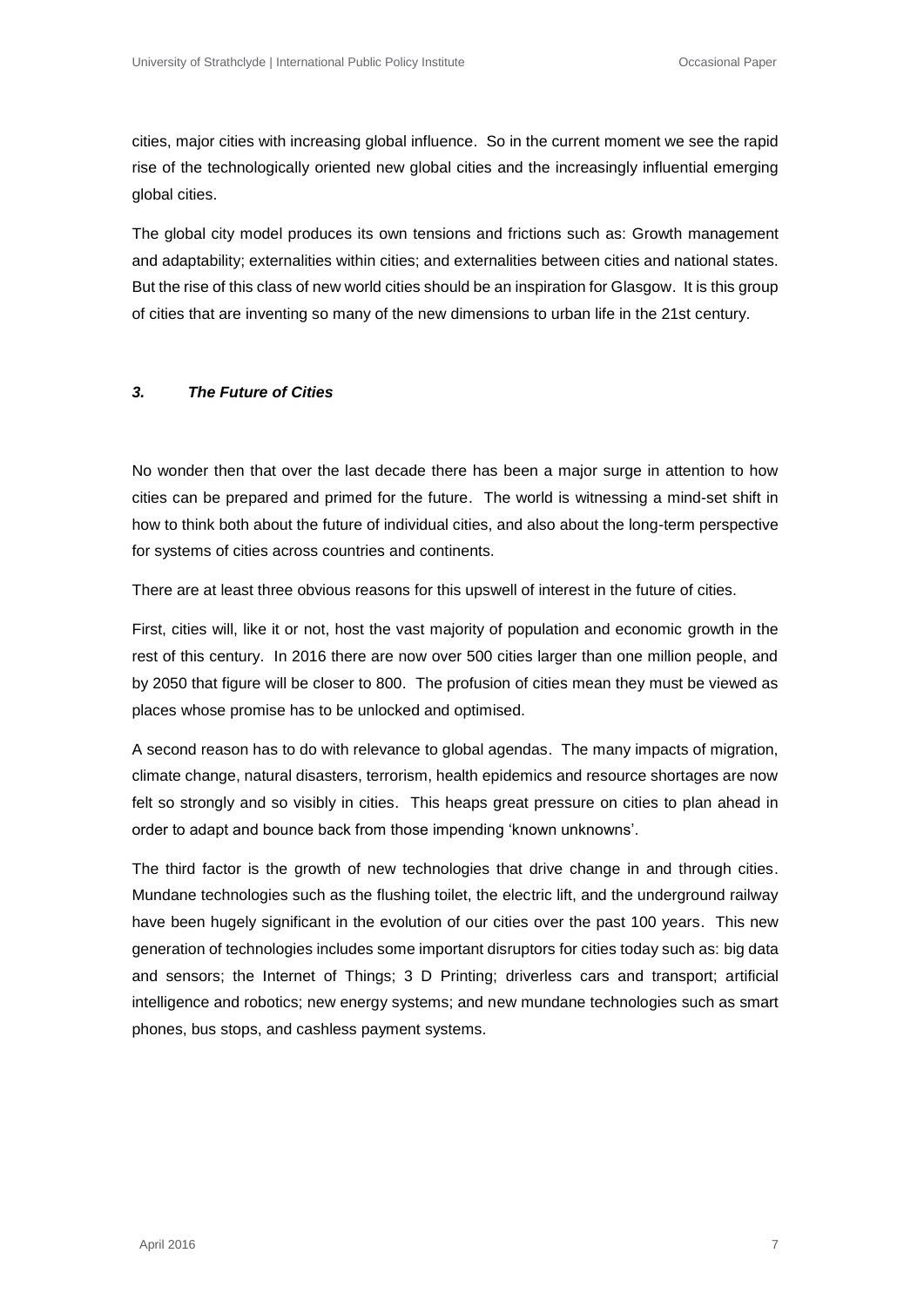The implications for cities arising from these new technologies are deep and multi-dimensional. Areas impacted include

- City systems
- Systems of cities
- The global war for talent
- The innovation economy
- The sharing economy
- The experience economy
- The circular economy

At the local level, these kinds of changes have impacts upon:

- Land use, mixed use, and densification
- Work space
- City centres
- Housing
- Public space
- New financial mechanisms and blended form of investment

A fourth factor is the much more sober grasp of the failures endured in the previous 150 years of urbanisation. This has raised awareness of the risks that cities become stuck in 'negative path dependencies': for example, when their economies become too narrowly specialised (as with Detroit in the 1960s); or when transport decisions lock them in to a model that soon becomes outdated or inefficient (as we've seen in Birmingham or Los Angeles); or institutional frameworks that are outmoded and locked in - good organisations that are doing the wrong jobs or serve the wrong geographies.

As the different global streams of work on the future of cities begin to converge, consolidate and find common ground, four shared challenges for all cities are beginning to come into view.

The first is how to be agile to global economic change. As different sectors globalise and more parts of urban economies become contested, cities cannot avoid being thrown into competition in a mix of national, regional and global markets. In Asia 20 years ago only Tokyo, Hong Kong and Singapore were really acquiring higher order economic functions, but today the Asian system of cities is evolving very rapidly as up to 30 cities move to specialise in globally traded technology sectors, business services, entertainment and tourism. Numerous others are trying to position their industrial production within very dynamic value chains. The upshot is that those cities that want to pursue a future around growth and competitiveness will need much more nuanced approaches towards how they manage their workforce skills, business climate, and spatial and infrastructure model, if they want to prosper for more than 10-15 years at a time.

The second common challenge is how to manage the unintended consequences of growth. Most in-demand cities eventually come up against a series of externalities: inflated costs, unmet housing need, opposition among property owners to new development, congested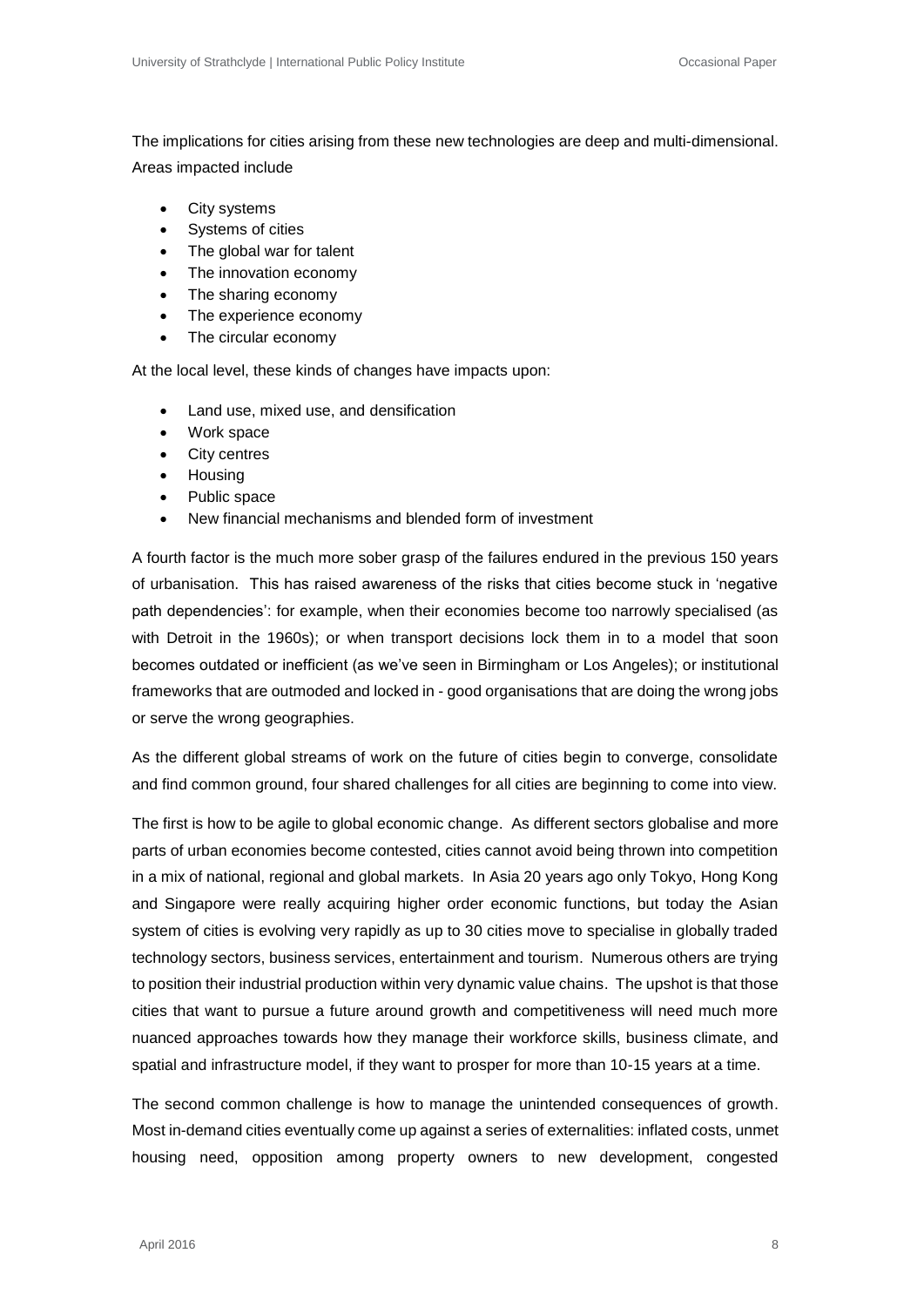infrastructure, increased security and sustainability risks, and the rise of a two-speed economy that breeds resistance to pro-global policies. These conditions pose a future imperative to densify, and stark choices about where and how to grow in a way that will escape rather than exacerbate past mistakes.

The ability to cope with the consequences of growth and success often means overcoming a third challenge - governance deficits. It is part of the day job for city leaders to be mired in vertical and horizontal government relationships that are shaped more by historical accident than rational design. What we find are numerous local governments, authorities, agencies and interests that were not originally set up or empowered to think about large cities as single collective units. Siloed mentalities die hard. With some prominent exceptions like Singapore, Hong Kong and the German city-states, the vast majority of cities have limited governing powers and have to plot feasible pathways to reform.

Finally, most cities face a system of fiscal centralisation where higher tiers of government are either erratic in their investment or have effectively abdicated responsibility altogether. Handicaps in the ability to borrow capital and to develop new financial tools tends to discourage innovation and ambition at the local level, especially in emerging cities where they are badly needed.

Solutions that propel cities into a higher investment equilibrium will be decisive enablers of progress. The challenges and the capacity deficits for cities are often severe, but they are giving rise to inventiveness and innovation in many places. The best and most durable examples tend to require long-term strategic planning, coalition building, and meaningful devolution. Cities that make progress on these challenges are often able to address their metropolitan areas collaboratively as one functional system, rather than as many competing jurisdictions.

They normally benefit from mechanisms for delivery and investment that help them dodge the capriciousness of four or five-year election cycles and instead plan for structural changes that take 20 or 30 years. Cities where a long-term agenda really sticks - from Auckland to Curitiba to Seoul - rely on a critical mass of consensus with citizens, and on business and civic leadership to become active as partners and advocates for catalytic projects.

The world is only a short distance along the journey towards coherently organised and economically sustainable cities. Dangers of becoming locked in to unsustainable, unjust, or unproductive patterns of urbanisation are clear and present. The exchange of experience and knowledge about how cities turn vision into action remains essential. Despite the many constraints, there is reason for optimism that bold leadership, careful reform, and experimentation really can help create and sustain the cities we wish for - competitive, connected, efficient, open and integrated.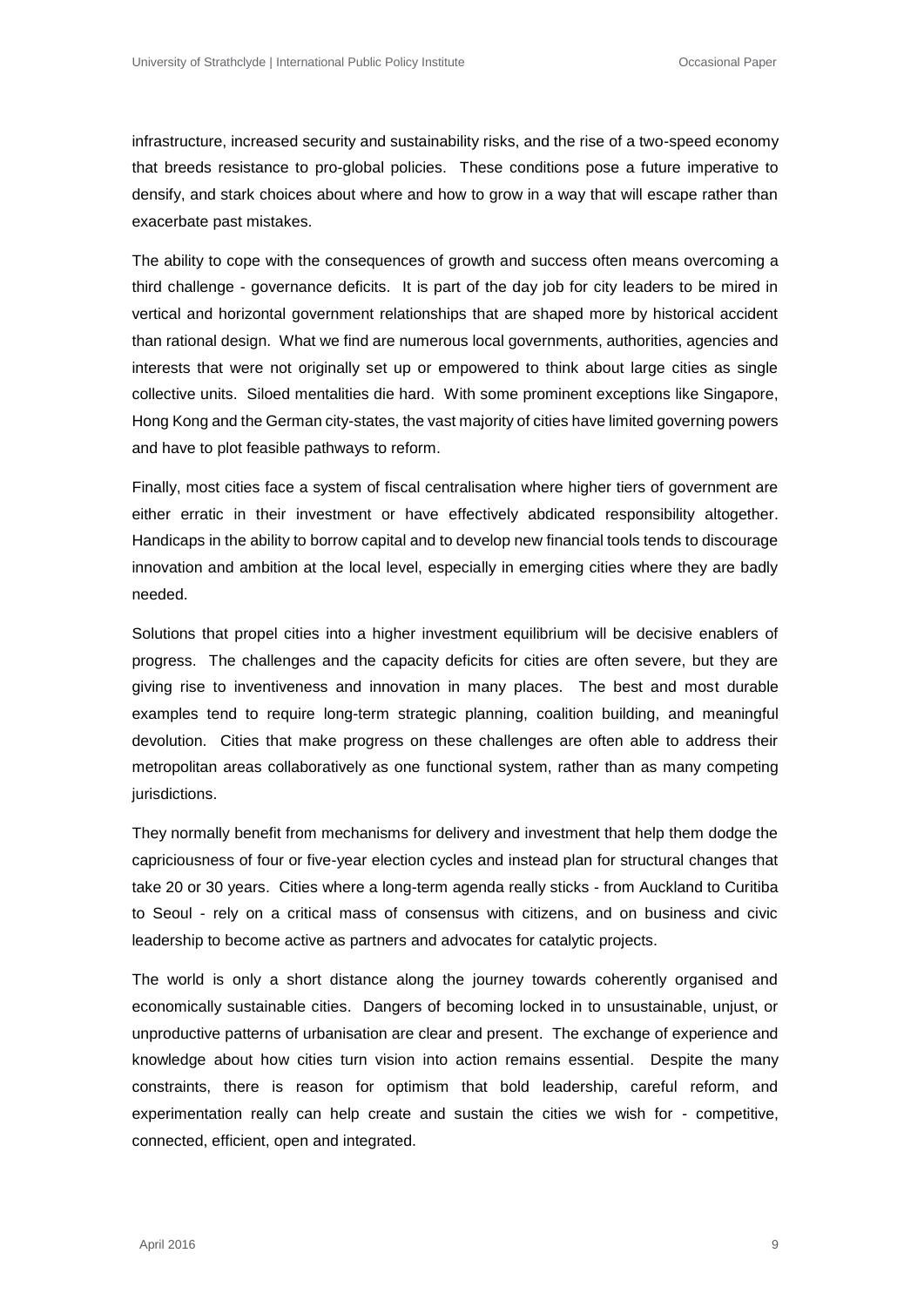#### *4. The Business of Cities*

We are also living in an age in which the relationship between businesses and cities is changing. We can document the new connections and relationship between these two entities. Cities and businesses are becoming more interconnected, interdependent, and increasingly useful to one another. We see can see these as:

**The Re-urbanisation of Business:** Business has become enamoured with cities once again, after a cycle of suburban popularity. They have become the places for businesses to develop products, sell in and to, and also to physically locate themselves.

**Cities - emerging markets for business:** In the latest cycle of globalisation, businesses are focusing on cities and city dwellers more than ever as their key markets. Increased size and relative importance of city markets, particularly in the global South and East; shift in nature of products to favour those that are 'urban' in nature e.g. leisure, retail, tech; and increased importance of cities as purchasers of goods and services in their own right.

**The re-urbanisation of business location:** Evidence observes the recent (post 2000) movement of business, retail and even industrial locations back into core city areas from suburban bases.

**The urbanisation of capital:** There is a marked increase in institutional investment allocations to fixed infrastructure and urban assets in the context of the relative attraction of urban assets over other asset classes. This leads to imperatives about the development of core assets. Connections between capital allocations and good urban governance. How much capital can good cities safely absorb?

**Business innovation in cities:** Cities support businesses as partners in innovation. The nature of urban spaces, their density, assets and institutions, encourages the formation of innovation networks and produce agglomeration advantages. Cities (and particularly globalising cities) also provide useful test markets for companies looking to develop or trial products, as their diversity represents the wider world. Diverse urban workforces are thought to be more innovative.

#### **The Growing Business of Traded Urban Services and City Building**

The growth of cities has created a new and potentially lucrative market across a very wide range of sectors from infrastructure and tech to design and law. Evidences, using case study material, how businesses are re-aligning themselves to make the most of the resultant opportunities.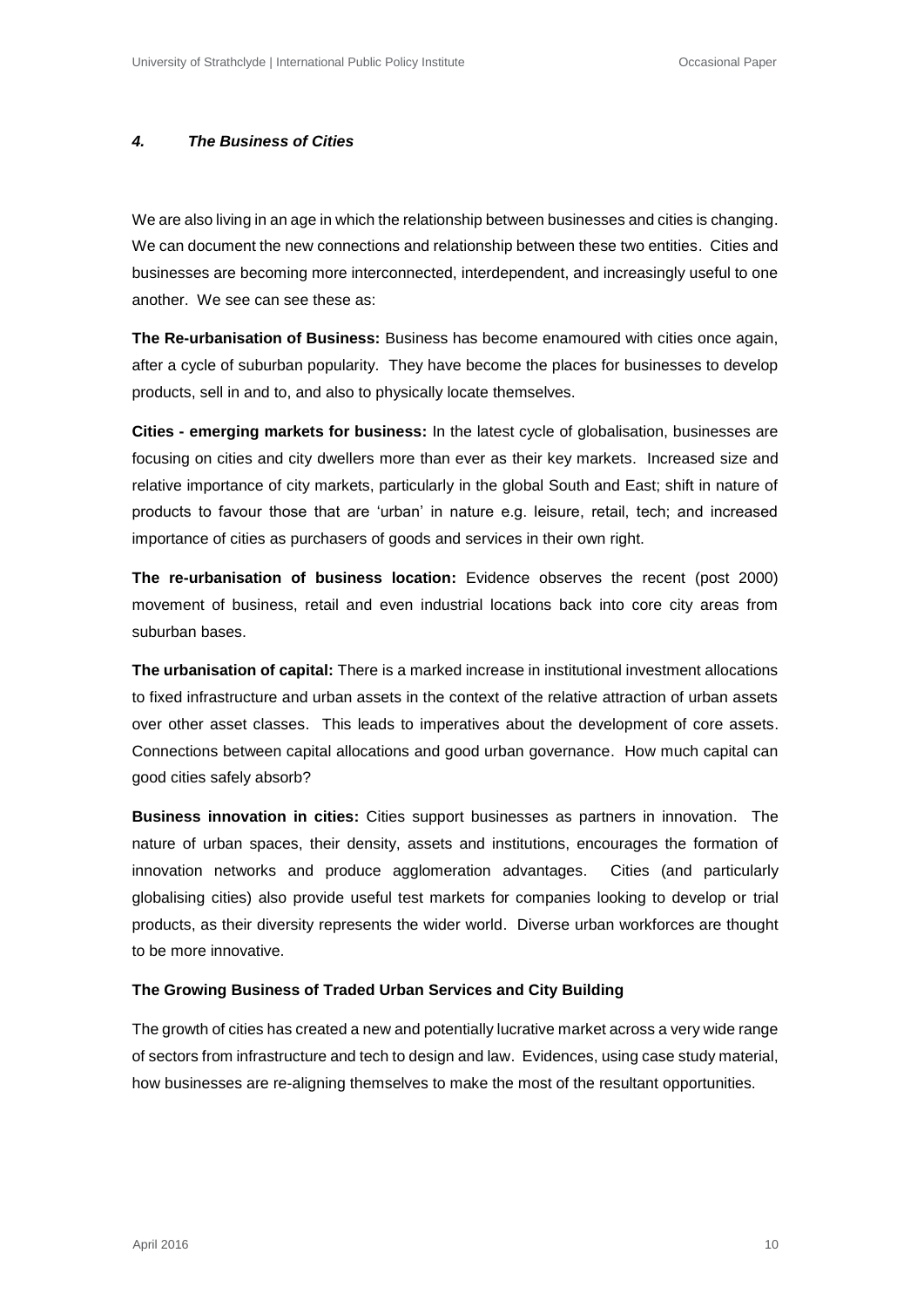**Growth of Tradable Urban Services and Solutions:** Industries that supported city building (e.g. engineering, architecture, planning, design, energy, water, infrastructure, transport, land management and remediation, etc.) in Upper Income nations are rapidly internationalising to support the growth of cities outside their own national systems, particularly in emerging and developing nations.

**Businesses Rebranding for City Markets and Consumers:** Global companies are moving fast to align their products, services and operations to meet the needs of cities. Discusses the growing importance of 'integrated' or 'smart' city services to the transport, tech, engineering and consultancy sectors. Companies are branding their city-based offerings using terms such as 'sustainable, resilient, future, global' etc.

**Businesses Restructuring to better serve City Markets:** Global firms are reorganising themselves internally, so as to better align with city-based opportunities. This realignment includes the creation of specific city divisions (e.g. Siemens), the placement of sales representatives in target cities, and developing specific city strategies, in order to improve both sales to and relations with city authorities.

#### **The New Roles of Business in City Development**

The latest cycle of urbanisation, businesses are helping cities to tackle their development challenges.

**Cities' use of business approaches and tools:** City authorities are seeking inspiration from private sector managerial methods, approaches and tools in order to become better run and more effective organisations. E.g. using comparative benchmarks and indexes, formulating strategic plans, focusing on their investment rate, developing city brands. City leaders as individuals are also adopting traits of their private sector counterparts, becoming more pragmatic, innovative, and using longer-term multi-cycle approaches.

**Business and city partnerships:** Mutually beneficial collaborations are springing up between many businesses and cities. Some of these partnerships are involved in the very development of new cities e.g. Cisco's role in the creation of Songdo, South Korea. Other firms are providing financial resources or loans for city development, or support cities in their international marketing.

**Businesses and city governance:** Businesses are playing an increasingly important role in city governance, particularly through the formation of business leadership organisations, and through involvement in inter-city collaborative networks.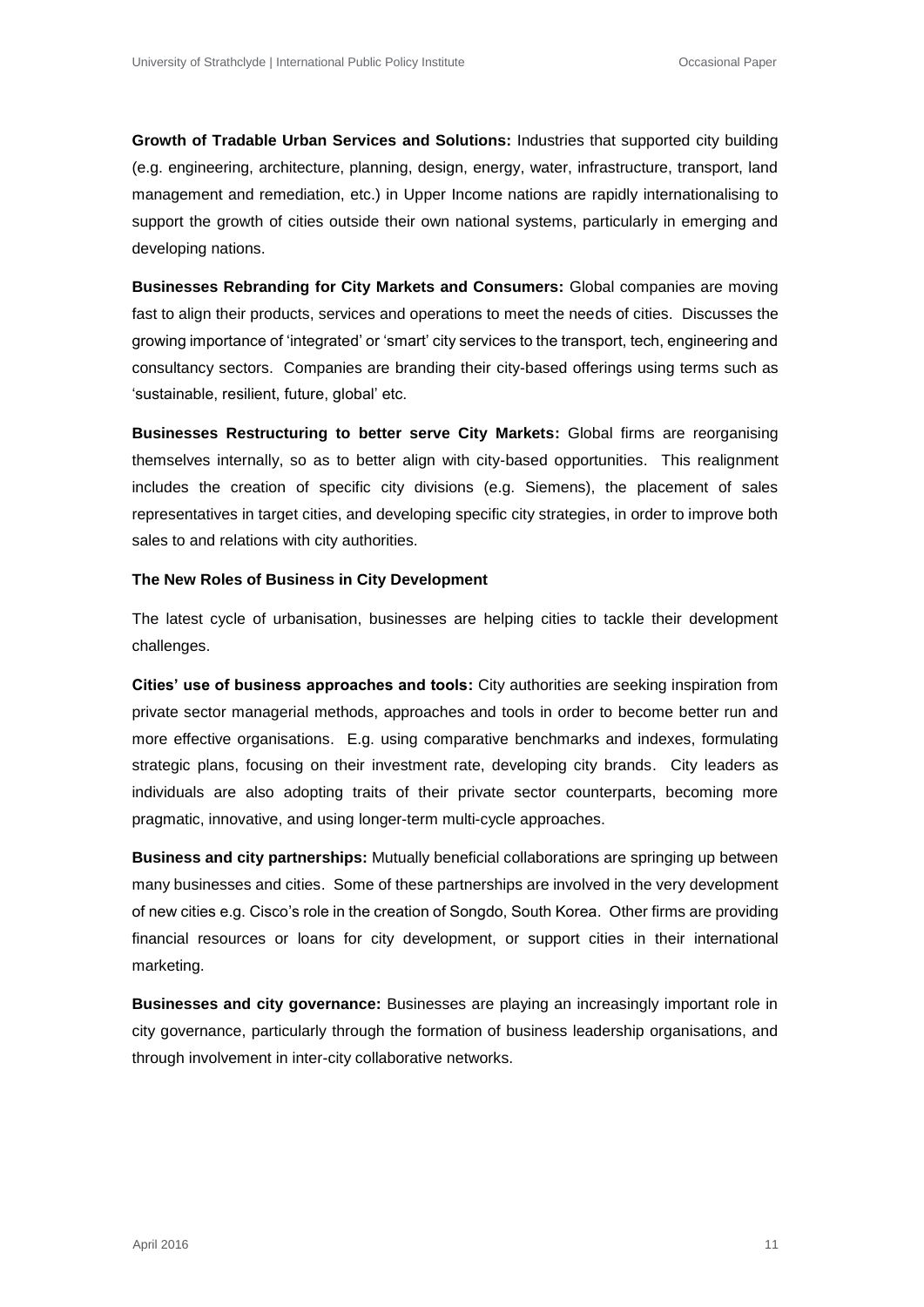#### *5. Glasgow's progress*

I said at the start that Glasgow is Scotland's World City. Indeed, I think it is becoming Scotland's New World City.

Taking the view that Glasgow's future path is about a combination of knowledge and innovation, visitability, creativity, and culture, cosmopolitanism and damn good fun, it is clear that Glasgow could be described as being on a journey from industrial city to becoming a new world city. It has good company; the same journey is taken by Manchester, Gothenburg, Malmo, Philadelphia, Barcelona, Turin, Brisbane, Melbourne, Rotterdam, Hamburg, Berlin, and others.

These cities appear to me to have a clear re-development path that involves four distinct but overlapping cycles.

#### **Cycle 1: Physical Improvement, Urban Projects and Urban Promotion.**

Cleaning up the city and its reputation.

In this cycle, cities make the fundamental decision to respond to de-industrialisation and to attend to making improvements and combining physical redevelopment with city promotion to attract new visitors and jobs and to build confidence. This cycle is also often associated with hosting events.

Glasgow began this work about 30 years ago, has been substantially successful, and this cycle of physical improvements and city promotion is ongoing.

#### **Cycle 2: Developing strategy and diversifying the jobs base.**

Making the city investable and productive again, and diversifying the economy to achieve resilience.

In this 2nd cycle, cities shift from projects to plans and programmes where the intent is to move more precisely into a set of new or emerging sectors, to grow the jobs base, and to increase opportunity. These strategies are often associated with major infrastructure renewal, an increased focus on enterprise, longer-term partnerships and strategic planning, and more sophisticated integrated city branding

Glasgow has been pursuing these kinds of objectives broadly since the mid-1990s and it was evident that in the crisis of 2008 that Glasgow has achieved a new kind of diversification and resilience.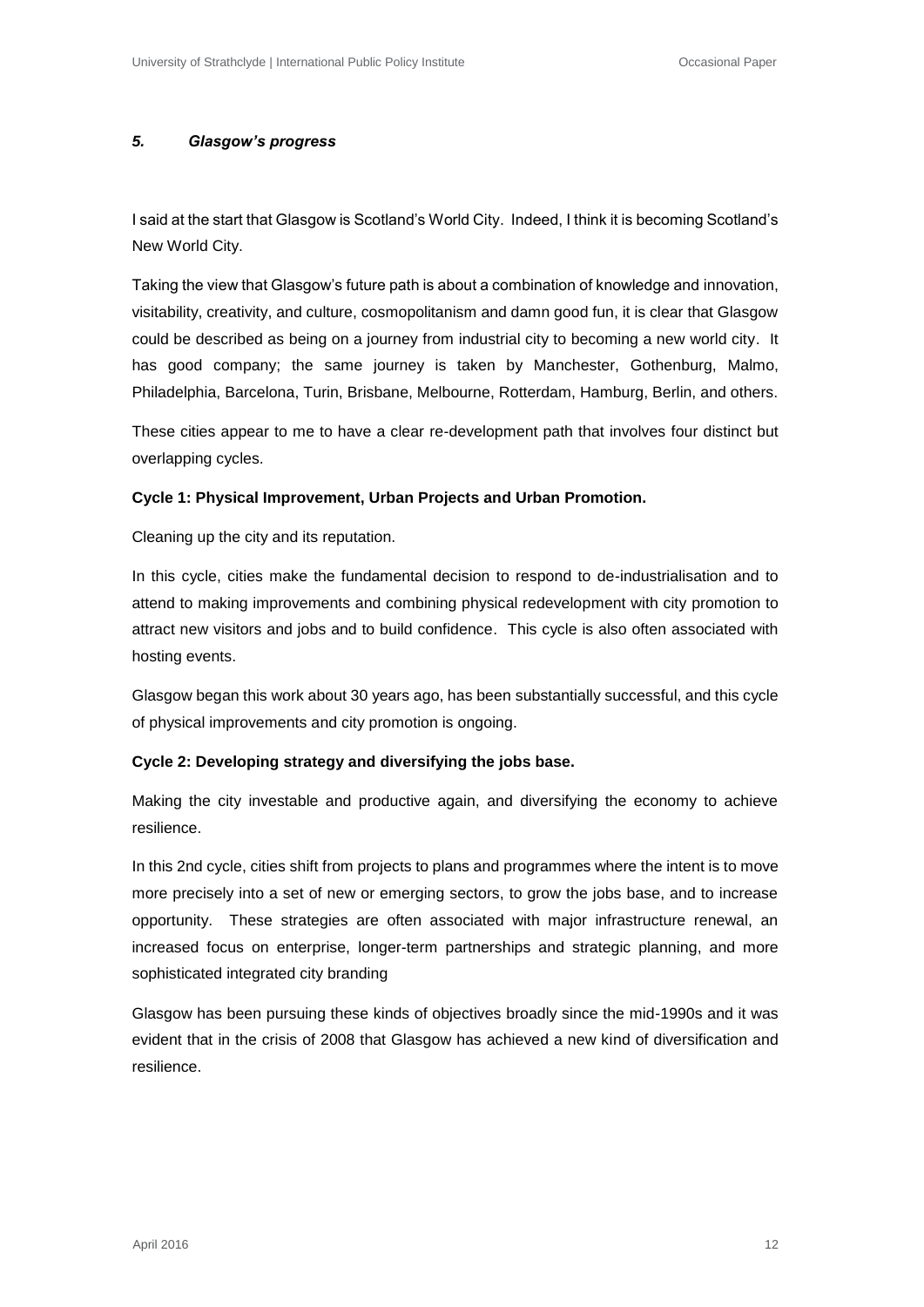# **Cycle 3: Building the 'managed metropolis'**

In this 3rd cycle, when the projects and initiatives of the first two cycles have started to bear fruit, some important new dimensions are added.

- New population growth
- New generation manufacturing
- Innovation and knowledge creation eco systems
- New districts and clusters
- Smart City Systems and Governance
- Metropolitan areas and city regions
- System of cities and relationships with other cities
- Private sector and institutional leadership
- New PPPs and investment mechanisms the shift toward value capture.

The third cycle ask cities to behave in different ways. They require cities that are able to:

- Develop enterprise and innovation eco systems and incentive structures
- Adjust land uses quickly and manage polycentric and densified cities
- Leverage change in land use and shape those changes keenly
- Generate longer term investment streams from new activities within the city
- Integrate city systems to achieve optimisation and responsiveness to population and enterprises

In other words, cities that get to cycle 3 in this simple model need to be more 'empowered' cities. They need additional competences and authorities, as well needing skilful strategic management. To move from cycle 2 to cycle 3 cities need the empowerment that usually comes from institutional reform.

Glasgow is already starting cycle 3 in my view. But the tools and tactics needed to manage and compete cycle 3 fully may not yet be fully in place, as I shall explain shortly.

### **Cycle 4: Sustaining global leadership**

In this 4th cycle, cities extend their leadership in globalizing sectors, and managing new peaks of population and job growth, and they turn attention to the three key challenges that arise from sustained success.

- Growth management, capacity and reputation
- Externalities within the city
- Externalities within the nation

These require skilful use of the tools and tactics created in cycle 3, in a metropolitan context, and with a strong coalition of civic leaders that exercise hard and soft power to achieve success.

This is where cities like London, Munich, Singapore, and San Francisco find themselves today.

This simple model will not fit all cities all of the time. Some observations are important here. In this way of thinking: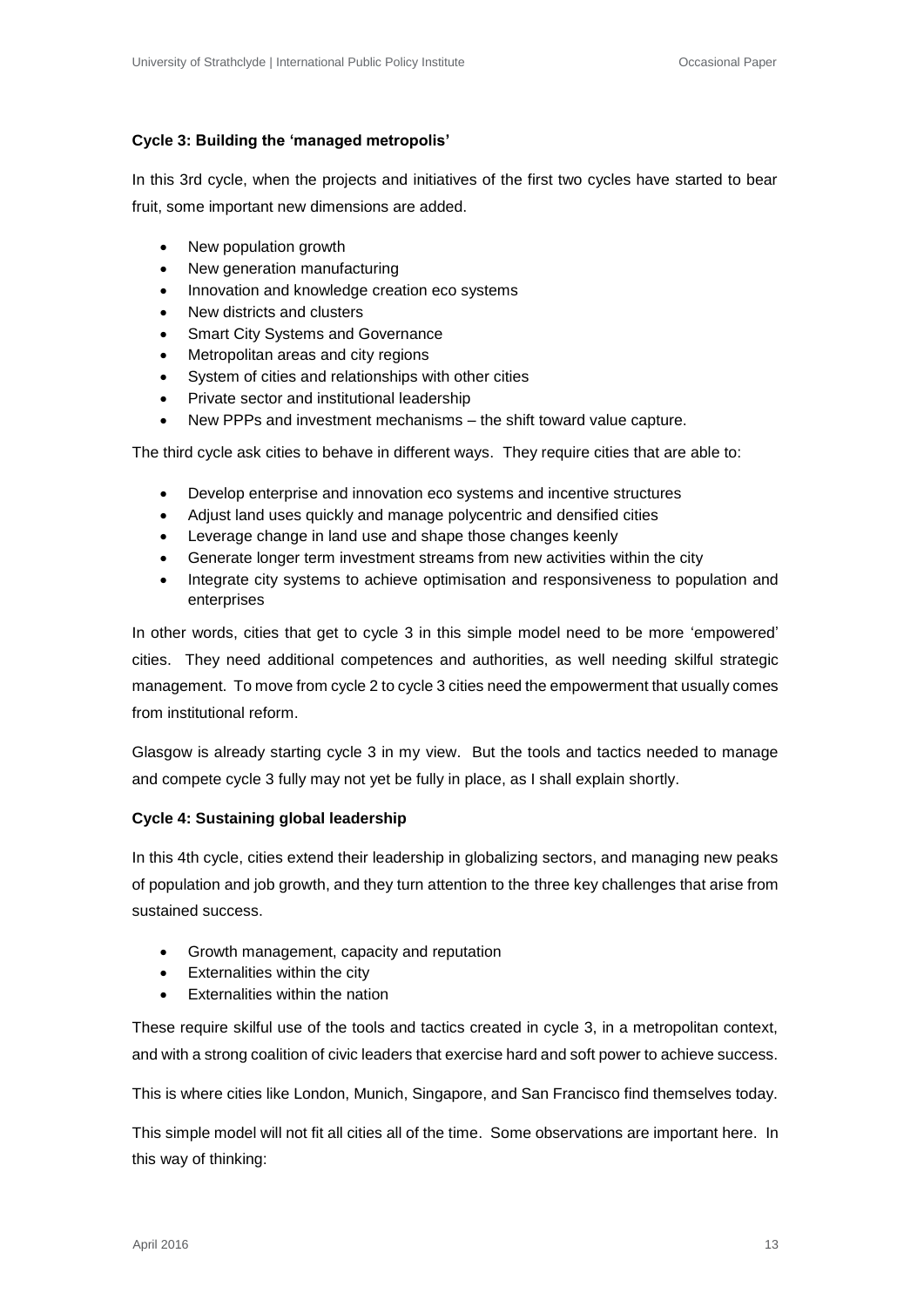- One cycle follows another because it is the next expression of the development path, but the cycles overlap and have cumulative impact
- Each cycle needs different tools and governance
- Duration of cycles depends upon successful implementation and whether the conditions exist to move on.
- Cycles can be easily disrupted by political and institutional events.
- Repeating the strategies and tactics of previous cycles will not work in new cycles
- The geographies get bigger as the cycles evolve.
- The size and scale of the coalitions needed increases.
- There is an evolution from project delivery capability, to systems management and integration, to soft power and influence but all three are required throughout.

It is also true that:

- Resilience increases as a city goes through multiple cycles.
- Competitions get tougher as the city makes progress
- Externalities become more important and difficult to address

Using this simple lens we might observe that:

Glasgow has successfully completed cycle 1 and most of cycle 2 and has already started cycle 3. In some senses, the period between 2008 and 2014 marked the successful completion of

much of the cycle 2 imperatives and the beginning of cycle 3.

That means that there are some shifts that Glasgow needs to make if it is to fully embrace cycle 3 and not get trapped in cycle 2 behaviour, or with cycle 2 tools.

- Innovation Economy
- Managed Metropolis
- Urban vibrancy and densification
- City centre living
- Clustered specialisation
- Future City
- System of cities thinking and co-operation with other cities.

And it needs new organisational forms:

- Metropolitan governance
- A New Deal with Scotland
- Enhanced autonomy and investment tools
- Business and Civic leadership

To do cycle 3 Glasgow needs cycle 3 taxes, tools, and tactics. It can't complete cycle 3 with old tools and approaches. That means that what is now needed is not just strategy but also reform.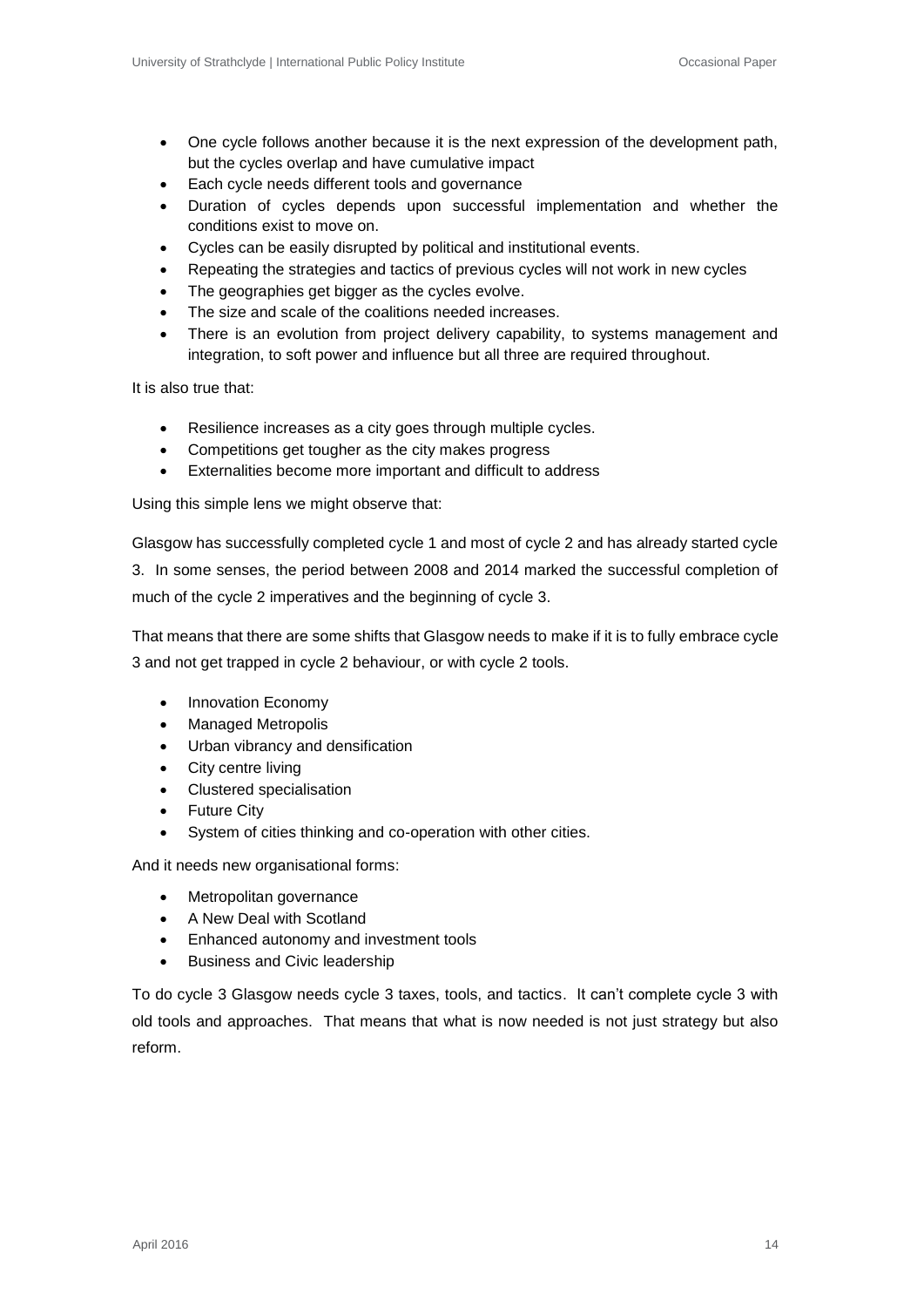#### *6. Reform and Innovation*

It is tempting to look south of the border and argue that what Glasgow needs is a programme of reform that is like those now underway in Manchester, Birmingham and Bristol.

The English combinations of City deals, Combined authorities, Metro mayors, Business rate retention, Public land commissions, Earn back schemes, and Regional 'powerhouses' will lead to these cities being more capable to undertake a full programme of cycle 3 type developments. They will be able to:

- Achieve higher coordination and investment equilibriums.
- Recalibrate business climate and innovation eco-systems to attract and grow advanced industries.
- Integrate city systems and play key roles in systems of cities.

In short, they will become more competitive and more sustainable. This new competitiveness will be felt in Scotland, and especially in Glasgow.

But looking to English solutions is not in my view a safe or totally logical behaviour for Glasgow. These reforms in England are very welcome and hugely overdue. The UK has been 'the sick man' of the OECD countries for far too long on urban and metropolitan matters and these reforms are the more important because the UK is coming from a very low base of city selfgovernment.

So, can Glasgow draw any inspiration or insights from other parts of the world? When I asked myself this question before tonight's dinner, I looked for cities that are leaders within small nations that are somehow attached to a larger nation where their big city is also part of larger system of cities. (Please bear with me).

#### **Auckland: New City Governance for New Zealand's World City.**

Auckland is New Zealand's world city. It is not the capital city, but its metropolitan area is a third of New Zealand's population. Auckland houses many of New Zealand's advanced industries and the majority of it immigrants that include poor Pacific Islanders as well as higher skilled Asian emigres. Importantly, Auckland is also part of the Australasian system of cities. Although it is New Zealand's large metropolitan city, it must compete with Sydney, Melbourne, Brisbane, and Perth for investment, jobs, and talent.

Until recently, Auckland was characterised by fragmentation, multiple jurisdictions, compromised decision-making and missed opportunities. Auckland was a city of motorways and sprawl. Public transport was on its knees. The city centre was in a state of slow decay. In 2005, New Zealand won the rights to host the 2011 Rugby World Cup, with Auckland as the key host city. Indecision and conflict within and between the seven local and central governments provoked a clear imperative for reform.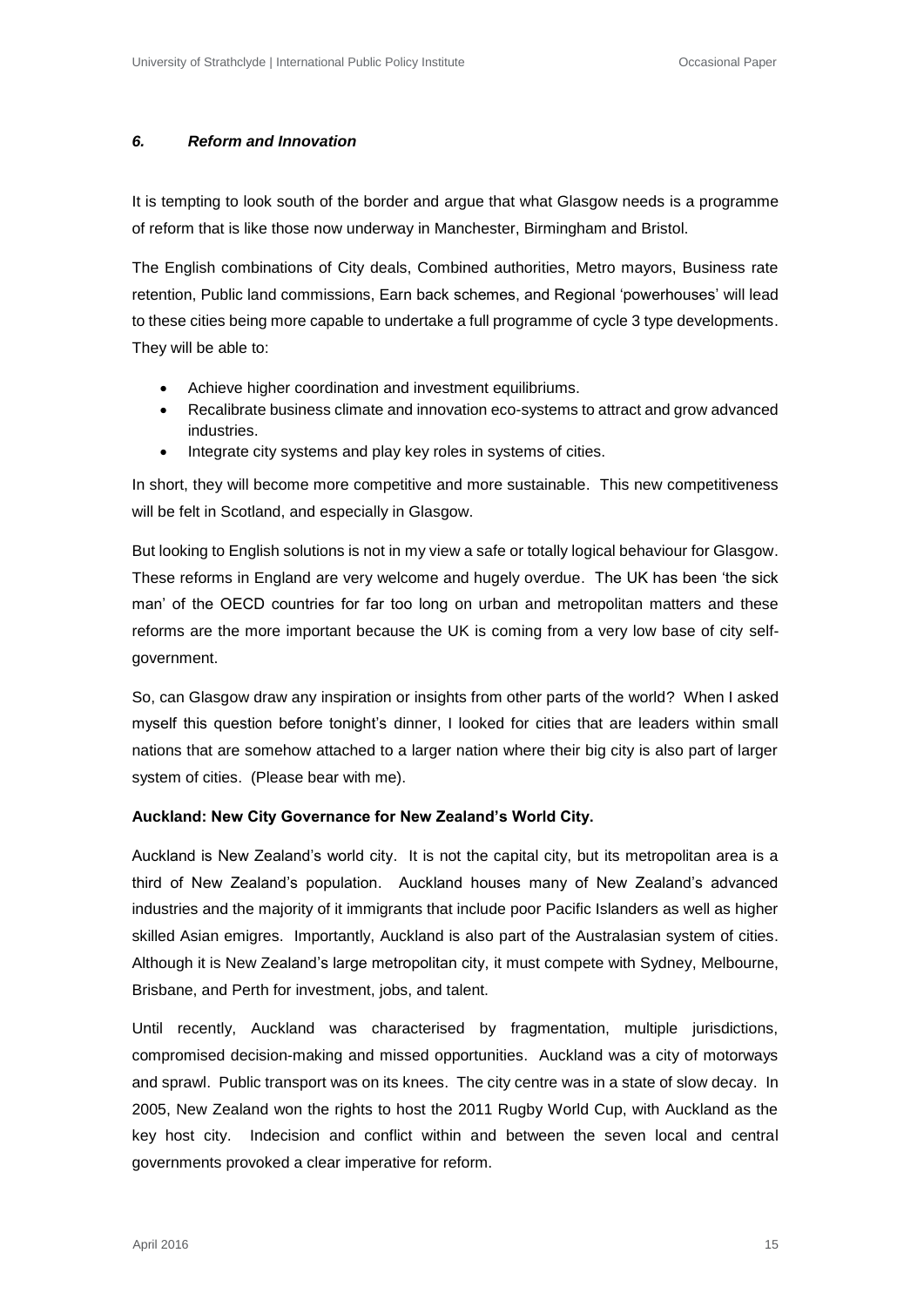Following a Royal Commission process that reviewed Auckland's governance, the result was a new, consolidated and unified City Government for all of Auckland, headed by a directly elected executive Mayor, up and running in less than 18 months. An amalgamation was the solution chosen.

Since then, Auckland has been able to increase the rate of investment by pooling the assets and resources upon the merger of its eight councils in 2010. In the six years since amalgamation, Auckland's combined financial strength and leadership has helped make progress on the larger projects necessary to harness its fast population growth. As well as making efficiency gains of NZ\$183 million (£80 million) per year, the Council has been able to raise capital investment in Auckland to \$1.8 billion (£800m) in 2016/17. This is accelerating the progress of the City Rail Link, electric trains and a multi-modal system across bus, rail and ferries.

The merger has allowed Auckland to create a single rating system based on capital value, standardise wastewater tariffs, and harmonise domestic and business rates. Consolidation has also allowed Auckland to negotiate with national government and agree a Housing Accord to increase the supply of new homes, which has been successful in speeding up the rate of consented dwellings since 2013. The Council's asset base is expected to grow by nearly 50% up until 2025.

This kind of solution is not just being pursued in Auckland. There are other cities which are:

- Largest city in a small nation
- Trying to enter and succeed in cycle 3 strategies
- Part of wider system of cities that is highly competitive where they have to complement and compete with other cities in neighbouring countries

Santiago de Chile is the largest city in Chile but it competes with Buenos Aires, Cordoba, Mendoza, and a resurgent Lima. A new initiative for directly elected regional governors (Intendente) to tackle the problems of car dependency, sprawl, and unmanaged growth where the spatial development of the city has not been well supported by the free market economics that has so well encouraged export led growth.

Oslo, a new regional alliance to build a growth map and city region brand so that Oslo can differentiate and compete with Stockholm, Copenhagen, and Helsinki.

Toronto, Canada's new world city, but not the capital, in competition with Chicago, New York, and Boston, as well as with Ottawa, Montreal, Vancouver, and Calgary. Here, after limited reform in the late 1990s better reforms in the 2000s were introduced to create:

- Integrated regional transport authority.
- Urban growth boundary with incentives for city-centre living.
- Strong inducements for education, health, creative industries and technology clusters.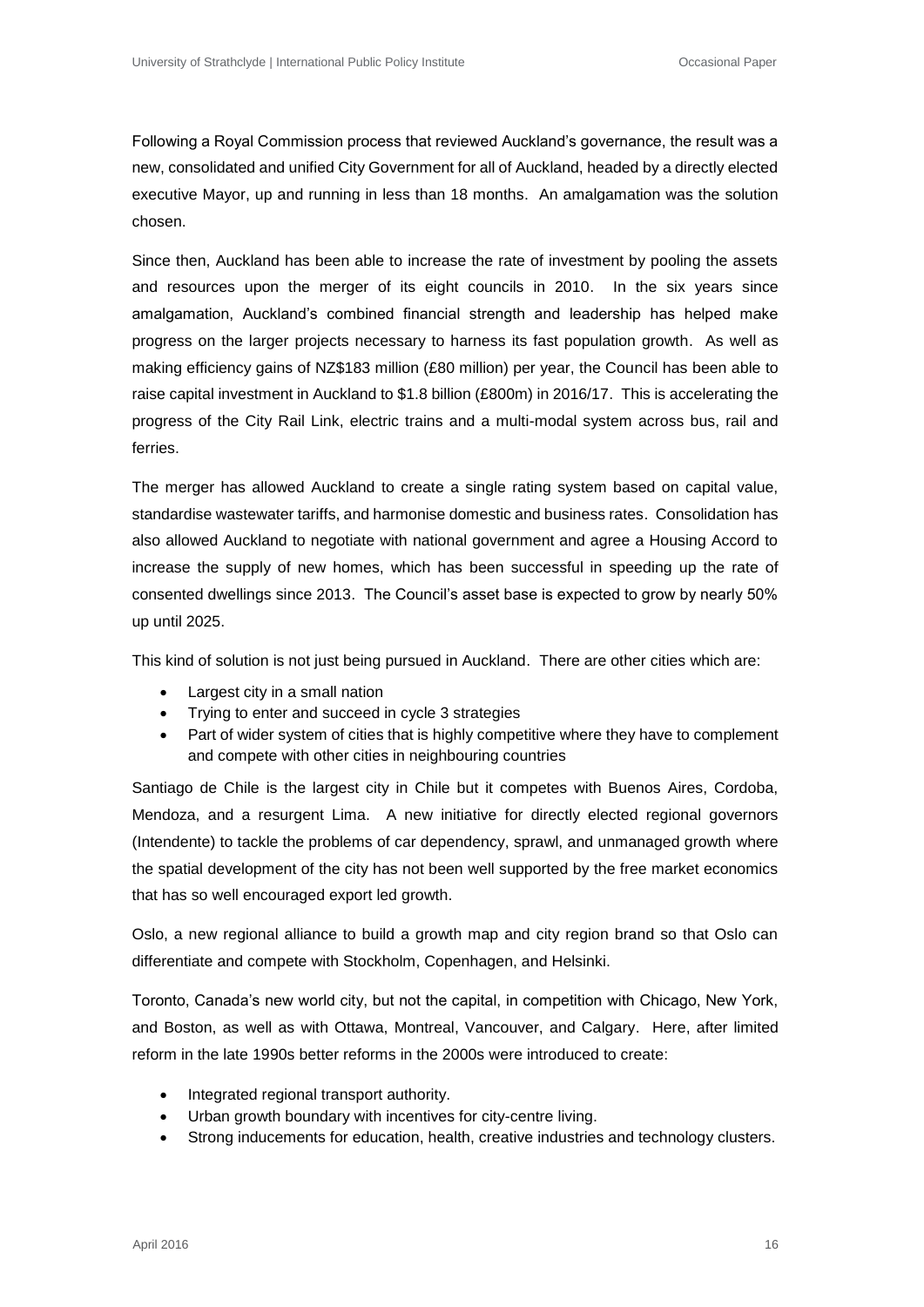Each of these examples is somehow about a city acquiring the tools and tactics needed to complete a 3rd cycle programme.

#### *7. Glasgow's next cycle.*

So, my observation this evening is that Glasgow's next cycle is about embracing population growth, densification, the innovation and new manufacturing economy, traded urban services (including engineering), the metropolitan area, smarter systems for investment and management, and becoming a more integrated part of a UK and NW Europe system of cities.

To do that a New Deal for Glasgow is needed: one that provides greater capability to the cityregion to invest, to promote enterprise and to manage its own future.

The Glasgow City Deal, signed during the tumult of the independence referendum is a good start, but it should be seen only as a start, a platform from which to progress. It is good that local leaders have recognised this and are already making progress with:

- The infrastructure projects that are the heart of the City Deal.
- New governance and cooperation.
- Metropolitan economic strategy.
- City-regional branding and storytelling.
- Better integrated bus and transport systems.

Three main challenges that need to be addressed.

**Enlarged Infrastructure investment**, especially transport investment, especially public or shared transport systems are needed.

**The innovation system**, especially the interactions between entrepreneurs, knowledge institutions like universities and major hospitals and broadcasters, and capital need to be strengthened. Glasgow has world-class investors, enterprises, and knowledge institutions but they do no cooperate that much.

**This new world city requires 'managed metropolitan areas'** that escape from parochial localism and are able to grow, adapt, and densify in ways which do not simply increase sprawl, congestion, inflation, or income segregation. They are also places that do not focus on narrow localised competition (e.g. Glasgow v Edinburgh or Manchester or London) and instead focus on teaming up to win in an international sphere, and leveraging their relationships with other cities more fully. Co-operation between cities is part of this model. For example, Glasgow's role in the UK's creative economy, its Fin & Prof Services, it role in entertainment, sport & tourism, advanced engineering, and indeed in traded urban services give multiple and different value chain relationships with other parts of the UK and NW Europe systems of cities.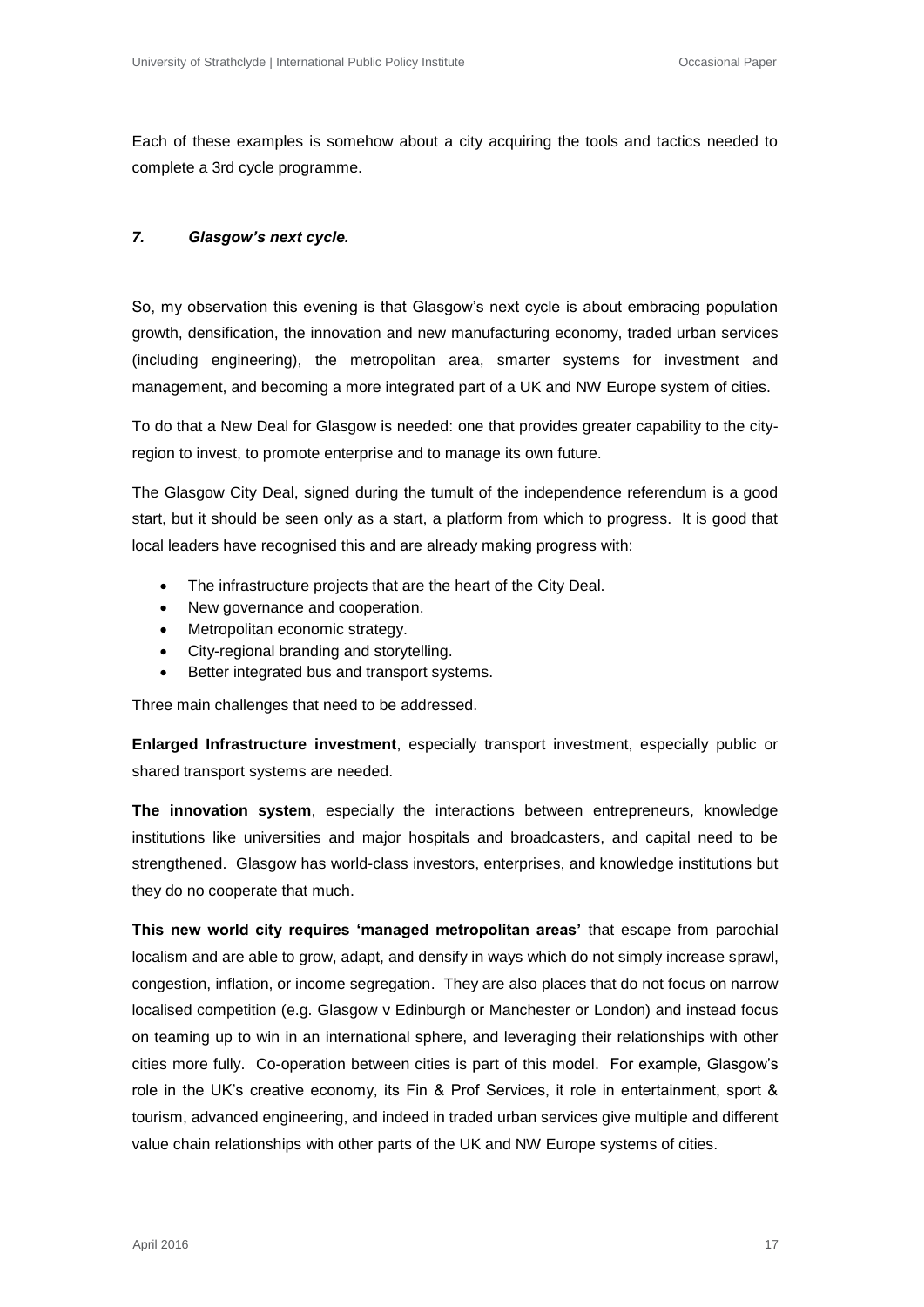What can Glasgow do to adapt to build this kind of new world city?

These new world cities have some quite specific requirements from spatial development. Let's mention three of them.

*Growth*: As Glasgow engages more intensively with globalising sectors, its growth will accelerate. That means it will attract a larger population and a greater mix of activities. Housing markets can easily become stressed and inflated, and both of these can corrupt their economic success. Fostering the pipeline of housing developments is key to ongoing success, and is probably the single most important thing. Each city has different constraints; construction supply chains, land availability, political will, planning policies, investment capital. These constraints have to be tackled to increase housing supply at all price points and tenures.

*Urban vibrancy*: City Centre Living, mixed use, popular density, public space and infrastructure all come together in that cosmopolitan managed metropolis that supports science, technology, knowledge, creativity, and design. This means that the real estate industry has to figure out how to create new destinations, improve public spaces, design, and amenities, and to increase the mixed of uses and adaptability of buildings. It needs to promote well-designed densification and show how it can work.

*Innovation Economy*: The innovative sectors that are the stock in trade of new world cities have rather different business models, growth cycles, and uses of real estate than in the corporate economy. In summary, the Real Estate industry has to change its business model and adapt to its new clients. That means a shift away from a fixation on rental income, long term leases, and passive assets towards a model that is customised and services oriented, operates more at the level of clusters of buildings servicing communities of businesses and entrepreneurs, resourced by membership fees, and much more technologically enabled and adaptable. That means that the real estate sector has to become part of the innovation economy rather than just to see it as a client.

So, how should Glasgow engage in an exercise of looking forwards when the political world of referenda, elections, and competing visions of the future are so stark. There is no easy answer. But the lesson from Auckland is quite clear:

#### **Recognise the new competitive threat to jobs, investment, and population.**

Jobs that do not come to Glasgow will not go to Dundee, Inverness or Stirling, but will more likely go to Manchester, Rotterdam, Malmo, or Antwerp. No one can doubt that the English cities are now becoming more competitive, and some of Glasgow's other peers are ahead on jobs, investment, and innovation.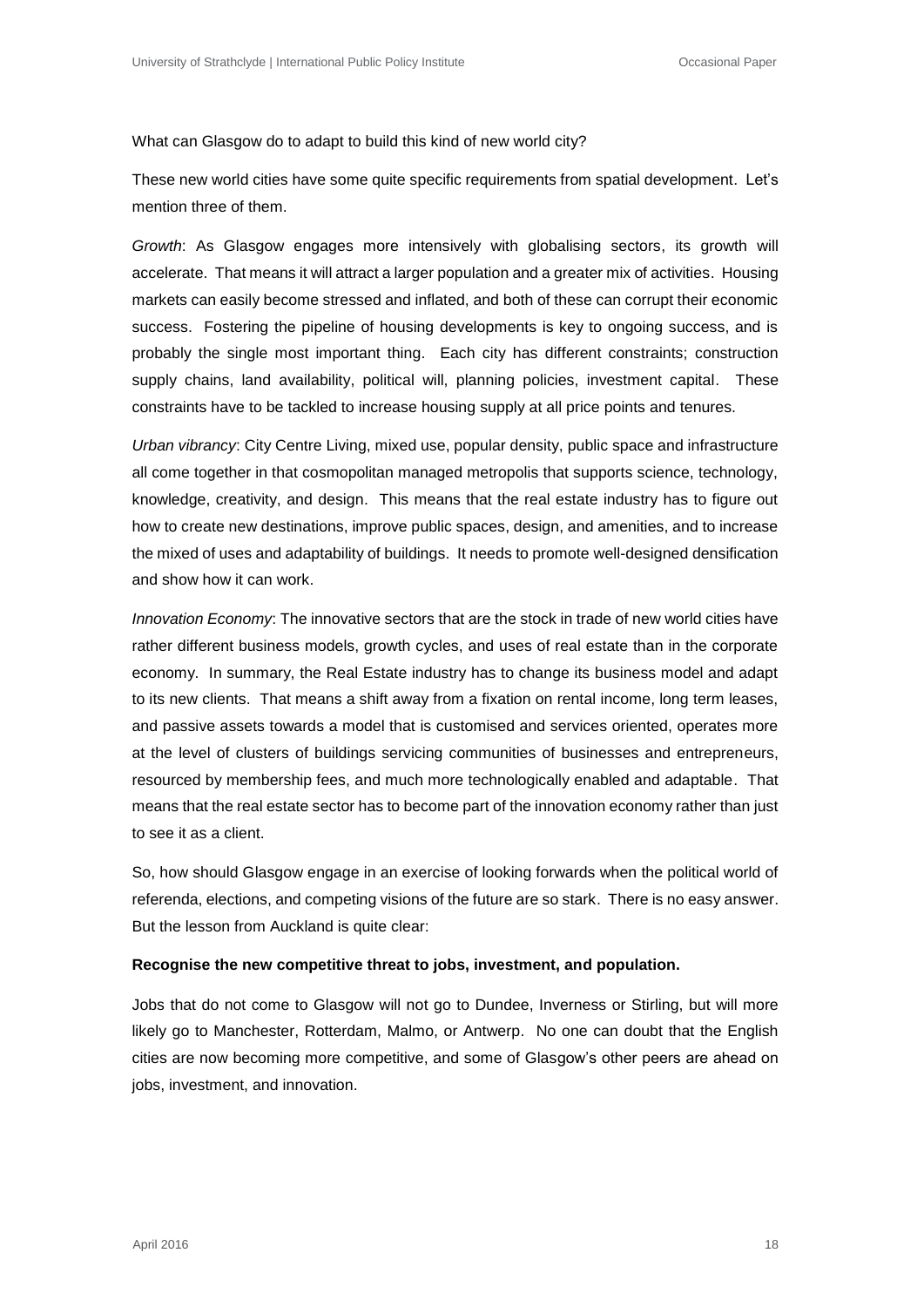#### **Organise a better conversation about the future and make it one big conversation.**

There should be a finite and well-informed public debate about what Glasgow needs to optimise its contribution to Scotland's success. In Auckland's case a Royal Commission was the best available tool and despite many challenges it worked and produced an outcome.

#### **Go for the boldest and simplest reforms possible.**

Toronto did not do this and wasted 10 years, needing a further reform. Auckland gasped this and did not look back. I am not suggesting that the Glasgow City Region become one metropolitan government with an Executive Mayor: that is a task for people who are cleverer than me. But in Auckland this was always the nuclear option that nobody initially wanted, but it eventually became the most logical and compelling solution, and in the end it was the inescapable conclusion.

Thank you for the opportunity to share these thoughts with you tonight.